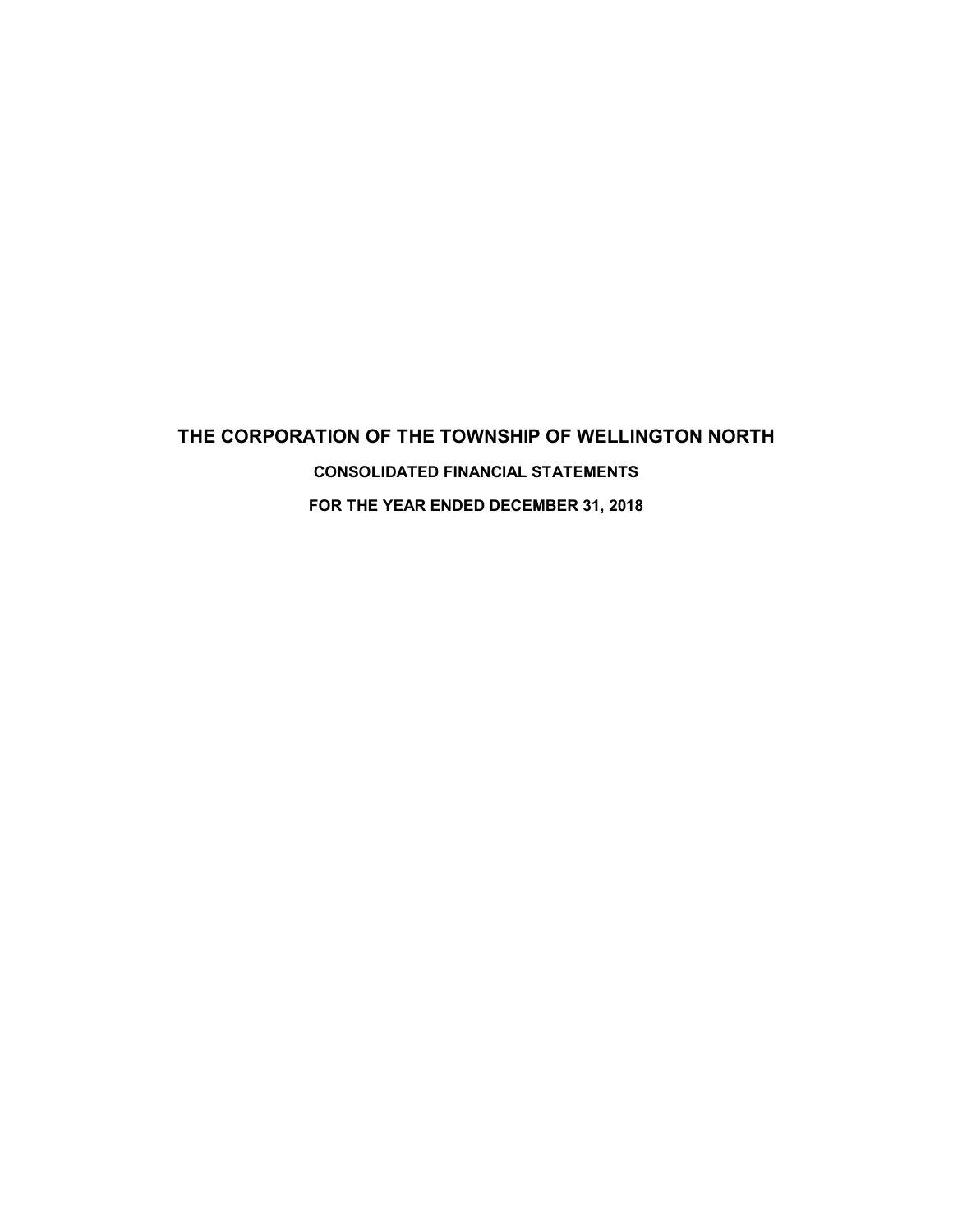## **INDEX TO THE FINANCIAL STATEMENTS**

**YEAR ENDED DECEMBER 31, 2018**

|                                                          | Page      |
|----------------------------------------------------------|-----------|
| THE CORPORATION OF THE TOWNSHIP OF WELLINGTON NORTH      |           |
| <b>INDEPENDENT AUDITOR'S REPORT</b>                      | $3 - 4$   |
| <b>FINANCIAL STATEMENTS</b>                              |           |
| <b>Consolidated Statement of Financial Position</b>      | 5         |
| <b>Consolidated Statement of Operations</b>              | 6         |
| Consolidated Statement of Change in Net Financial Assets | 7         |
| <b>Consolidated Statement of Cash Flow</b>               | 8         |
| Notes to the Consolidated Financial Statements           | $9 - 15$  |
| <b>Consolidated Schedule of Segmented Disclosure</b>     | 16        |
| <b>Consolidated Schedule of Tangible Capital Assets</b>  | 17        |
| <b>Consolidated Schedule of Accumulated Surplus</b>      | 18        |
| <b>TRUST FUNDS</b>                                       |           |
| <b>INDEPENDENT AUDITOR'S REPORT</b>                      | $19 - 20$ |
| <b>FINANCIAL STATEMENTS</b>                              |           |
| <b>Statements of Financial Position and Continuity</b>   | 21        |
| Notes to the Financial Statements                        | 22        |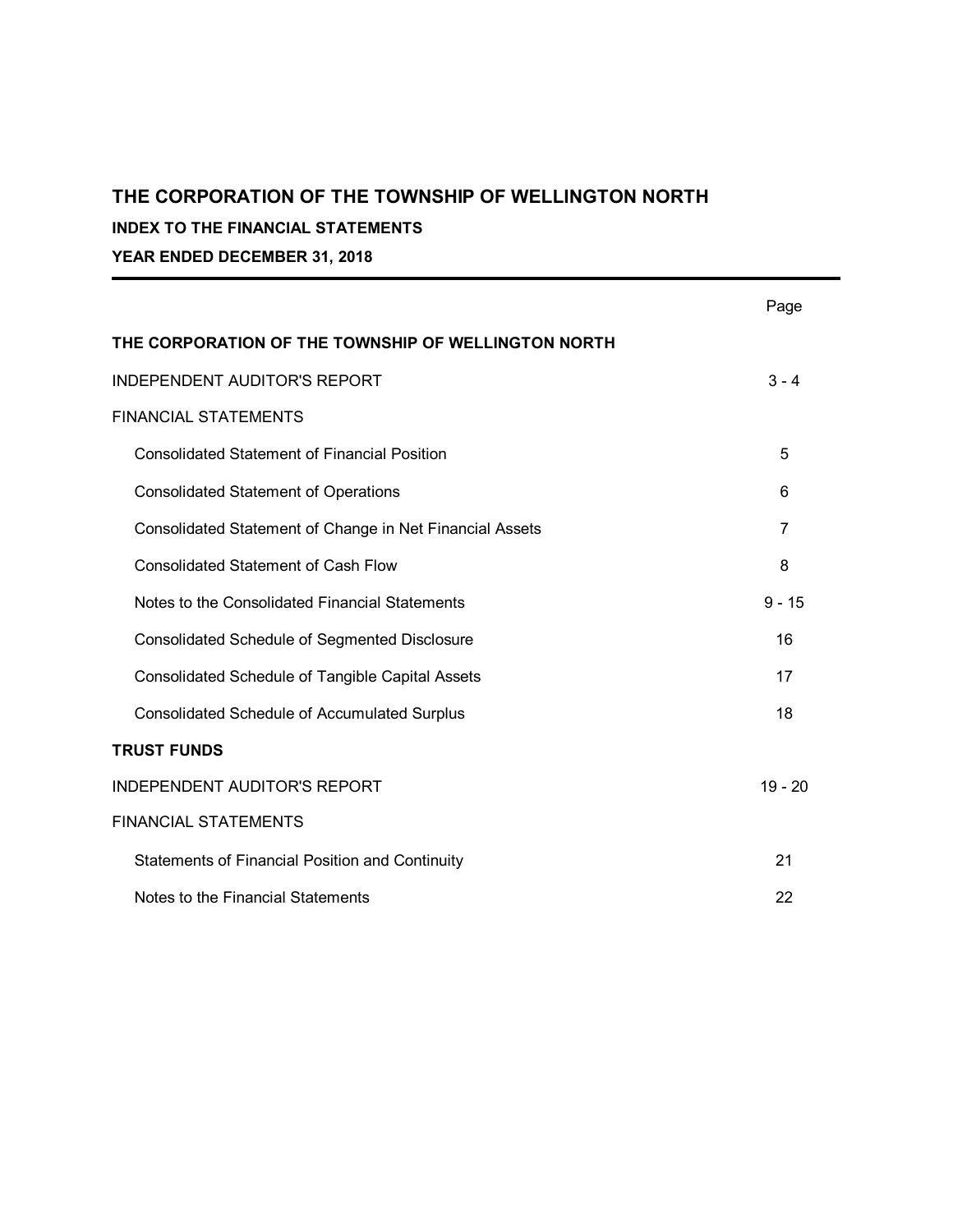

## **INDEPENDENT AUDITOR'S REPORT**

To the Members of Council, Inhabitants and Ratepayers of The Corporation of the Township of Wellington North

### **Opinion**

We have audited the accompanying financial statements of The Corporation of the Township of Wellington North, which comprise the consolidated statement of financial position as at December 31, 2018 and the consolidated statements of operations, change in net financial assets and cash flow for the year then ended, and notes to the financial statements, including a summary of significant accounting policies.

In our opinion, these consolidated financial statements present fairly, in all material respects, the financial position of The Corporation of the Township of Wellington North as at December 31, 2018 and the results of its operations and its cash flows for the year then ended in accordance with Canadian public sector accounting standards.

#### **Basis of Opinion**

We conducted our audit in accordance with Canadian generally accepted auditing standards. Our responsibilities under those standards are further described in the Auditor's Responsibilities for the Audit of the Financial Statements section of our report. We are independent of the The Corporation of the Township of Wellington North in accordance with the ethical requirements that are relevant to our audit of the financial statements in Canada, and we have fulfilled our other ethical responsibilities in accordance with these requirements. We believe that the audit evidence we have obtained is sufficient and appropriate to provide a basis for our opinion.

### **Responsibilities of Management and Those Charged with Governance for the Financial Statements**

Management is responsible for the preparation and fair presentation of the consolidated financial statements in accordance with Canadian public sector accounting standards and for such internal control as management determines is necessary to enable the preparation of consolidated financial statements that are free from material misstatement, whether due to fraud or error.

In preparing the consolidated financial statements, management is responsible for assessing the corporation's ability to continue as a going concern, disclosing, as applicable, matters related to a going concern and using the going concern basis of accounting unless management either intends to liquidate the corporation or to cease operations, or has no realistic alternative but to do so.

Those charged with governance are responsible for overseeing the corporation's financial reporting process.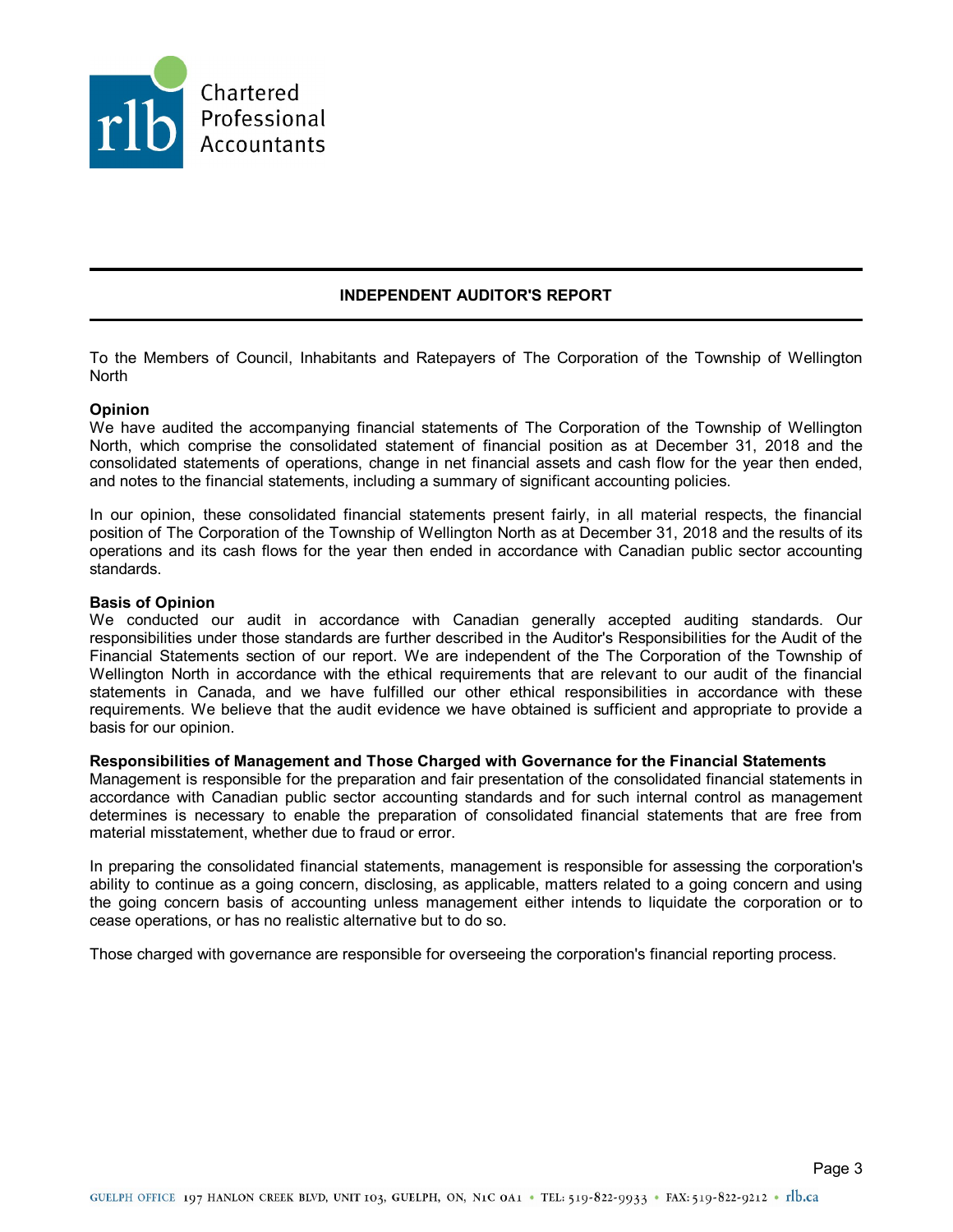#### **Auditor's Responsibilities for the Audit of the Financial Statements**

Our objectives are to obtain reasonable assurance about whether the consolidated financial statements, as a whole, are free from material misstatement, whether due to fraud or error, and to issue an auditor's report that includes our opinion. Reasonable assurance is a high level of assurance, but is not a guarantee that an audit conducted in accordance with Canadian generally accepted auditing standards will always detect a material misstatement when it exists. Misstatements can arise from fraud or error and are considered material if, individually or in the aggregate, they could reasonably be expected to influence the economic decisions of users taken on the basis of these consolidated financial statements.

A further description of the auditor's responsibilities for the audit of the consolidated financial statements is located at RLB LLP's website at: www.rlb.ca/additional-auditor-responsibilities-consolidated. This description forms part of our auditor's report.

 $48$   $HP$ 

Guelph, Ontario Chartered Professional Accountants June 24, 2019 Licensed Public Accountants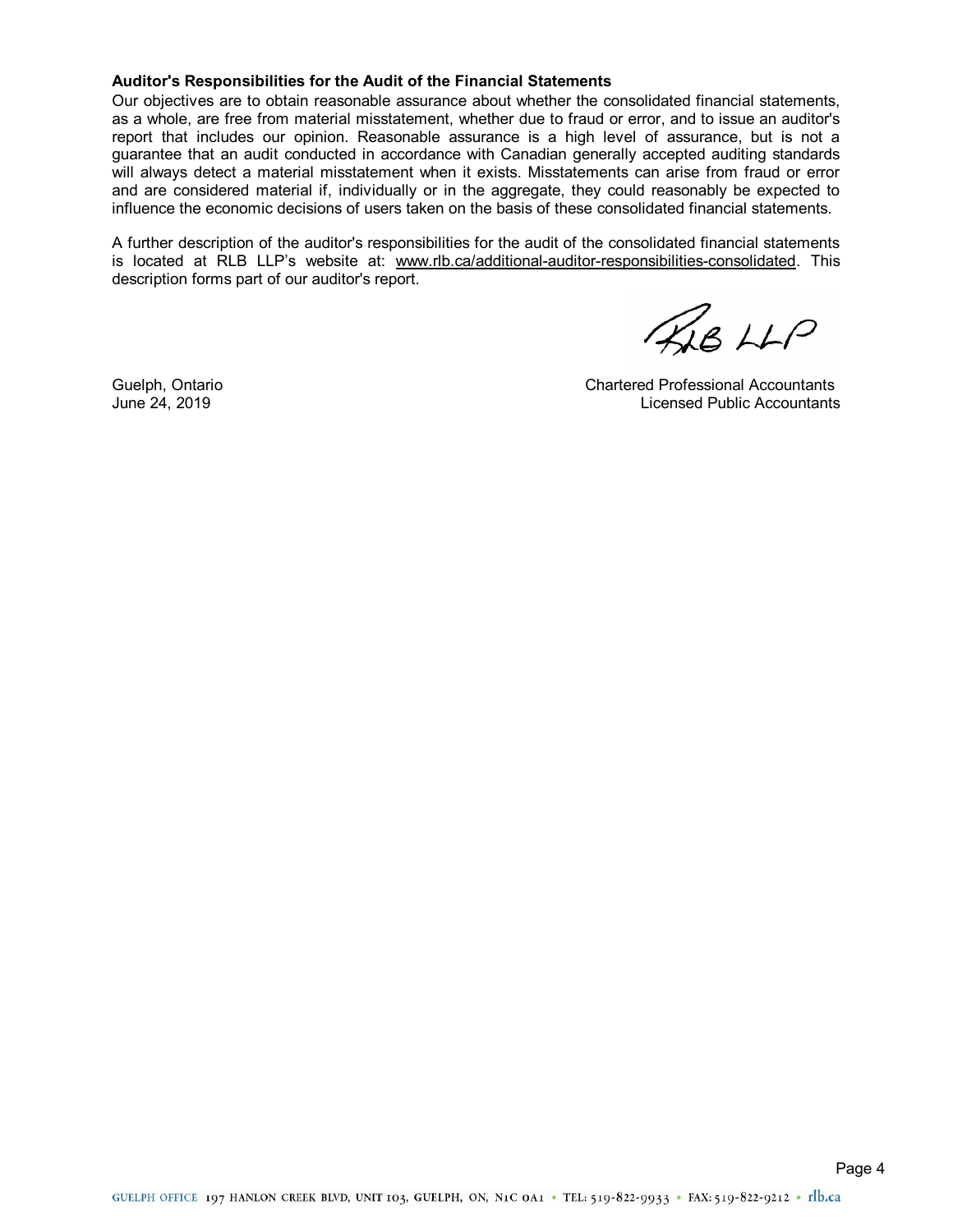## **CONSOLIDATED STATEMENT OF FINANCIAL POSITION**

# **AS AT DECEMBER 31, 2018**

|                                                                                                                                                                            | 2018                                                                                  | 2017<br>(note 12)                                                                      |  |  |
|----------------------------------------------------------------------------------------------------------------------------------------------------------------------------|---------------------------------------------------------------------------------------|----------------------------------------------------------------------------------------|--|--|
| FINANCIAL ASSETS                                                                                                                                                           |                                                                                       |                                                                                        |  |  |
| Cash (note 2)<br>Investments<br>Taxes receivable<br>Trade and other receivables<br>Long term receivables (note 3)<br>Investment in Wellington North Power Inc.<br>(note 4) | \$24,108,534<br>10,646<br>1,027,207<br>3,258,237<br>83,453<br>5,081,419<br>33,569,496 | \$22,937,435<br>10,646<br>1,571,340<br>2,394,982<br>122,858<br>4,810,836<br>31,848,097 |  |  |
| <b>LIABILITIES</b>                                                                                                                                                         |                                                                                       |                                                                                        |  |  |
| Accounts payable and accrued liabilities<br>Deferred revenue (note 6)<br>Long term debt (note 5)                                                                           | 3,102,218<br>4,087,815<br>3,656,692<br>10,846,725                                     | 2,414,715<br>4,332,180<br>5,115,347<br>11,862,242                                      |  |  |
| <b>NET FINANCIAL ASSETS</b>                                                                                                                                                | 22,722,771                                                                            | 19,985,855                                                                             |  |  |
| NON-FINANCIAL ASSETS                                                                                                                                                       |                                                                                       |                                                                                        |  |  |
| Tangible capital assets (schedule 2)<br>Prepaid expenses                                                                                                                   | 110,548,720<br>25,193                                                                 | 109,282,480<br>17,915                                                                  |  |  |

| <b>ACCUMULATED SURPLUS (schedule 3)</b> |  |  |
|-----------------------------------------|--|--|
|-----------------------------------------|--|--|

| See notes to the consolidated financial statements |  |
|----------------------------------------------------|--|
|----------------------------------------------------|--|

110,573,913 109,300,395

\$133,296,684 \$129,286,250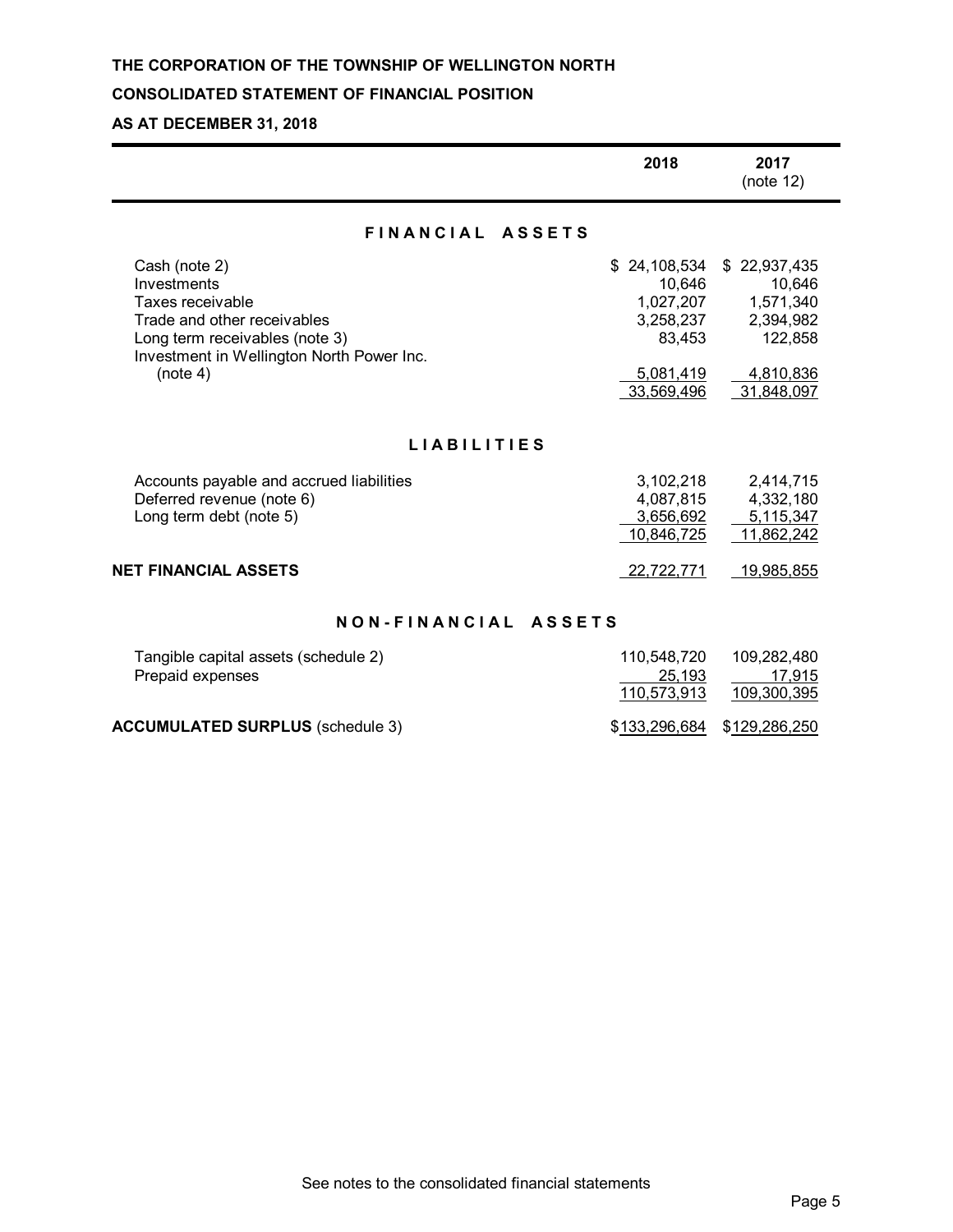## **CONSOLIDATED STATEMENT OF OPERATIONS**

# **FOR THE YEAR ENDED DECEMBER 31, 2018**

|                                                 | 2018<br><b>Budget</b> | 2018<br><b>Actual</b> | 2017<br><b>Actual</b> |
|-------------------------------------------------|-----------------------|-----------------------|-----------------------|
| <b>REVENUE</b>                                  |                       |                       |                       |
| Net taxation/user charges                       | \$<br>7,460,075       | \$<br>7,496,379       | \$<br>7,402,283       |
| Fees and service charges                        | 5,651,161             | 5,647,657             | 5,558,369             |
| Grants                                          | 4,135,578             | 3,708,559             | 2,614,394             |
| Other income (note 7)                           | 2,016,416             | 1,756,263             | 1,563,878             |
| Obligatory reserve funds revenue                |                       |                       |                       |
| recognized (note 6)                             |                       | 1,459,998             | 383,047               |
|                                                 | 19,263,230            | 20,068,856            | 17,521,971            |
| <b>EXPENSES</b> (schedule 1)                    |                       |                       |                       |
| General government                              | 2,549,116             | 1,527,923             | 1,700,773             |
| Protection to persons and property              | 1,364,149             | 1,558,272             | 1,372,590             |
| <b>Transportation services</b>                  | 6,044,953             | 7,360,259             | 6,253,385             |
| <b>Environmental services</b>                   | 2,679,789             | 3,271,463             | 3,347,031             |
| <b>Health services</b>                          | 56,999                | 51,960                | 52,310                |
| Recreation and cultural services                | 2,072,945             | 1,934,823             | 2,206,824             |
| Planning and development                        | 28,516                | 353,722               | 287,699               |
|                                                 | 14,796,467            | 16,058,422            | 15,220,612            |
| <b>ANNUAL SURPLUS</b>                           | \$<br>4,466,763       | \$<br>4,010,434       | \$<br>2,301,359       |
| <b>ACCUMULATED SURPLUS at beginning of year</b> |                       | \$129,286,250         | \$126,984,891         |
| Annual surplus                                  |                       | 4,010,434             | 2,301,359             |
| ACCUMULATED SURPLUS at end of year              |                       | \$133,296,684         | \$129,286,250         |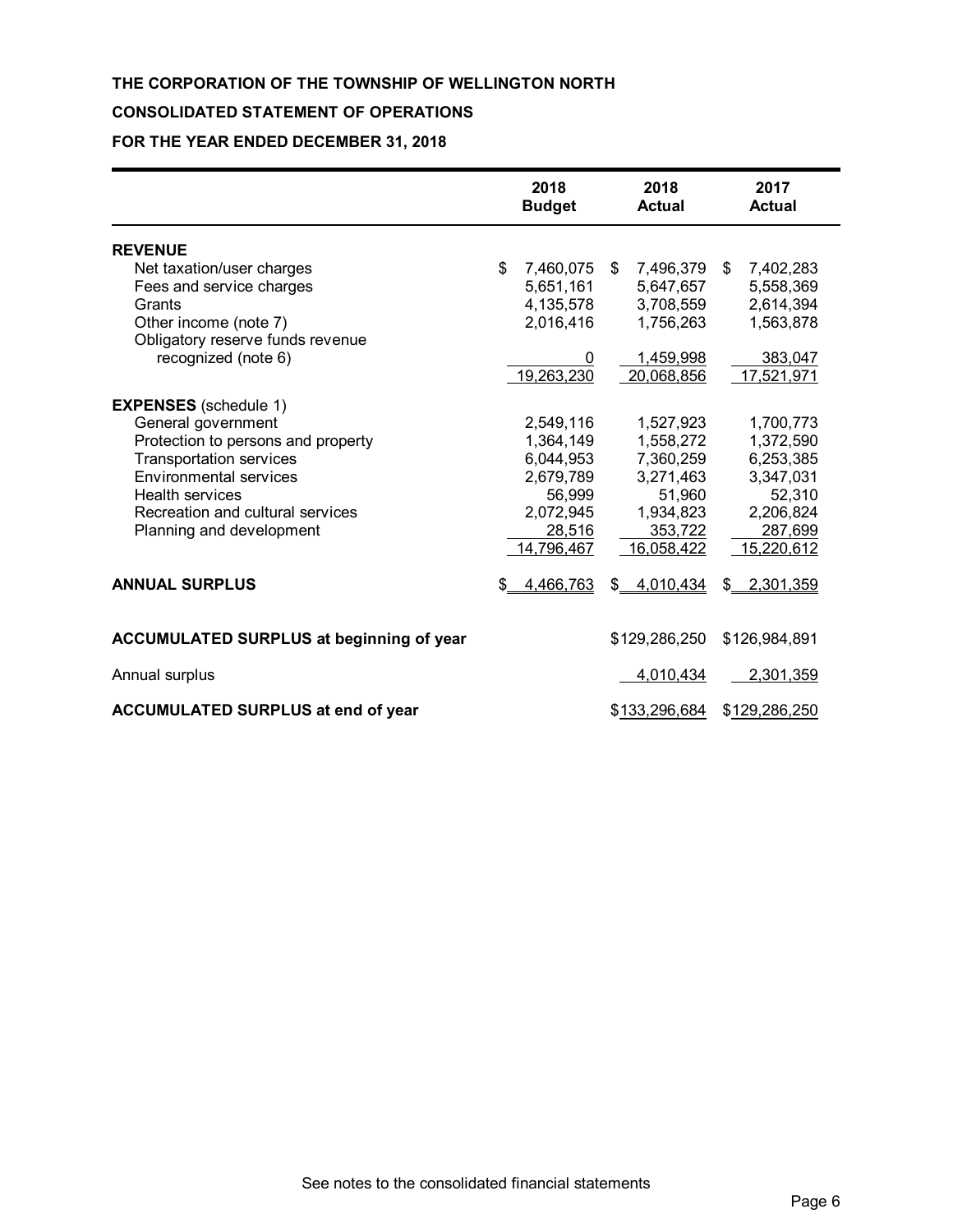# **THE CORPORATION OF THE TOWNSHIP OF WELLINGTON NORTH CONSOLIDATED STATEMENT OF CHANGE IN NET FINANCIAL ASSETS FOR THE YEAR ENDED DECEMBER 31, 2018**

|                                                                                                                                                                                        | 2018<br><b>Budget</b>                                 | 2018<br>Actual                                                   | 2017<br><b>Actual</b>                                      |
|----------------------------------------------------------------------------------------------------------------------------------------------------------------------------------------|-------------------------------------------------------|------------------------------------------------------------------|------------------------------------------------------------|
| <b>Annual surplus</b>                                                                                                                                                                  | 4,466,763 \$<br>\$.                                   | 4,010,434 \$                                                     | 2,301,359                                                  |
| Acquisition of tangible capital assets<br>Amortization of tangible capital assets<br>Loss on disposal of tangible capital assets<br>Proceeds on disposal of tangible capital<br>assets | (6, 574, 272)<br>5,128,425<br>0<br>0<br>(1, 445, 847) | (6, 574, 274)<br>4,993,694<br>30,012<br>284,328<br>(1, 266, 240) | (5,385,625)<br>5,128,426<br>61,701<br>28,461<br>(167, 037) |
| Change in prepaid expenses                                                                                                                                                             | 0                                                     | (7, 278)                                                         | 69,638                                                     |
| <b>INCREASE IN NET FINANCIAL ASSETS</b>                                                                                                                                                | 3,020,916                                             | 2,736,916                                                        | 2,203,960                                                  |
| NET FINANCIAL ASSETS at beginning of year                                                                                                                                              |                                                       | 19,985,855                                                       | 17,781,895                                                 |
| NET FINANCIAL ASSETS at end of year                                                                                                                                                    |                                                       | 22,722,771<br>S                                                  | 19,985,855                                                 |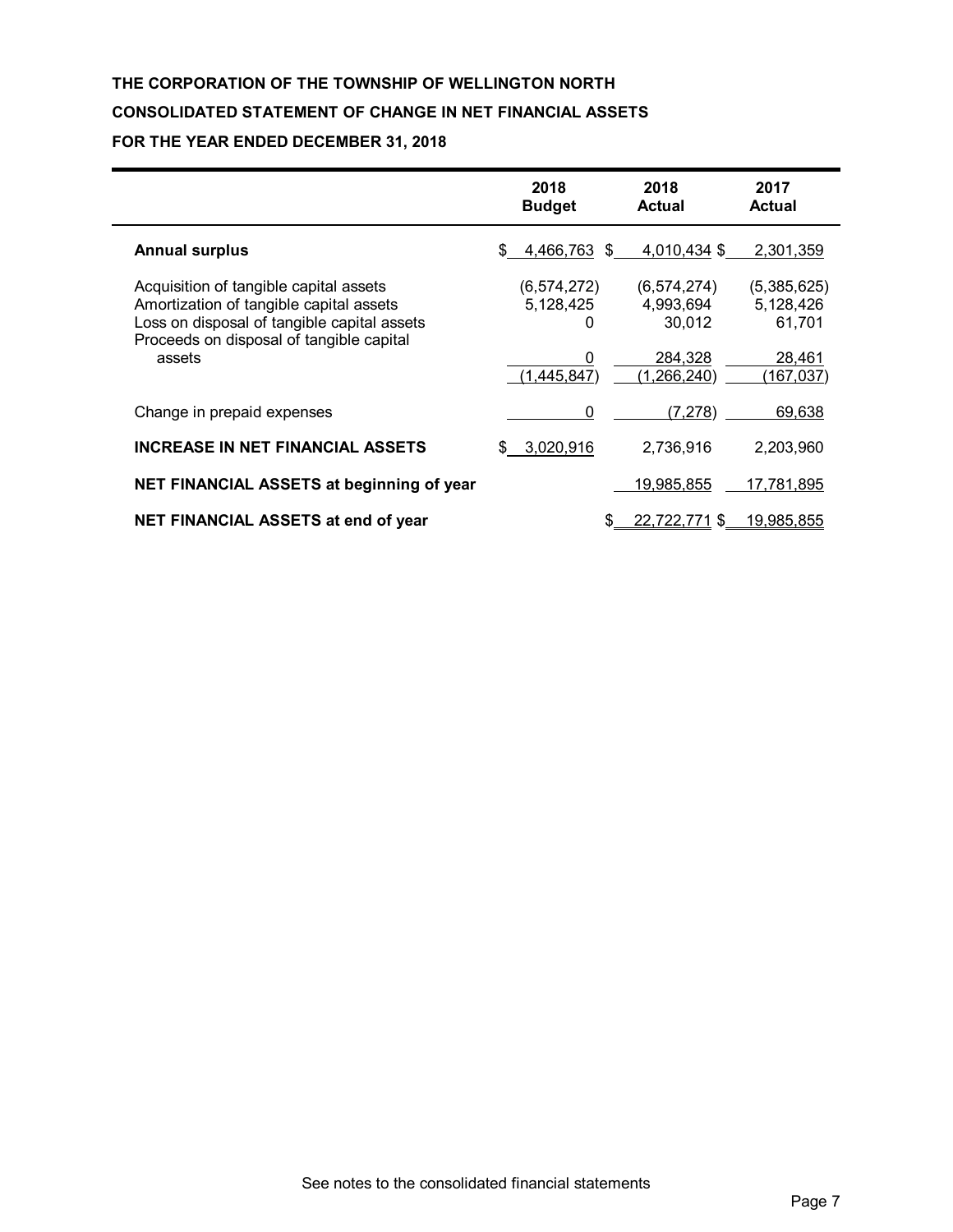## **CONSOLIDATED STATEMENT OF CASH FLOW**

## **FOR THE YEAR ENDED DECEMBER 31, 2018**

|                                                         | 2018          | 2017                   |
|---------------------------------------------------------|---------------|------------------------|
| CASH PROVIDED BY (USED IN) OPERATING ACTIVITIES         |               |                        |
| Annual surplus for the year                             | \$            | 4,010,434 \$ 2,301,359 |
| Items not requiring an outlay of cash<br>Amortization   | 4,993,694     | 5,128,426              |
| Loss on disposal of tangible capital assets             | 30,012        | 61,701                 |
| Share of income of Wellington North Power Inc.          | (317, 045)    | (301, 087)             |
|                                                         | 4,706,661     | 4,889,040              |
|                                                         | 8,717,095     | 7,190,399              |
| Net changes in non-cash working capital                 |               |                        |
| Taxes receivable                                        | 544,133       | (77, 346)              |
| Trade and other receivables                             | (863, 255)    | 229,291                |
| Accounts payable and accrued liabilities                | 687,503       | 35,309                 |
| Prepaid expenses and inventory                          | (7, 278)      | 69,638                 |
| Deferred revenue                                        | (244, 365)    | 880,329                |
|                                                         | 116,738       | 1,137,221              |
|                                                         | 8,833,833     | 8,327,620              |
| CASH PROVIDED BY (USED IN) CAPITAL ACTIVITIES           |               |                        |
| Acquisition of tangible capital assets                  | (6, 574, 274) | (5,385,625)            |
| Proceeds on disposal of tangible capital assets         | 284,328       | 28,461                 |
|                                                         | (6, 289, 946) | (5, 357, 164)          |
| <b>CASH USED IN FINANCING ACTIVITIES</b>                |               |                        |
| Repayment of long term debt                             | (1,458,655)   | (1, 109, 954)          |
| CASH PROVIDED BY (USED IN) INVESTING ACTIVITIES         |               |                        |
| Increase in investments                                 | 0             | (65)                   |
| Decrease in long term receivables                       | 39,405        | 159,903                |
| (Advances to) received from Wellington North Power Inc. |               | 0                      |
| Dividends received from Wellington North Power Inc.     | 46,462        | 0                      |
|                                                         | 85,867        | 159,838                |
| <b>NET INCREASE IN CASH</b>                             | 1,171,099     | 2,020,340              |
| CASH, beginning of year                                 | 22,937,435    | 20,917,095             |
| CASH, end of year                                       | \$24,108,534  | \$22,937,435           |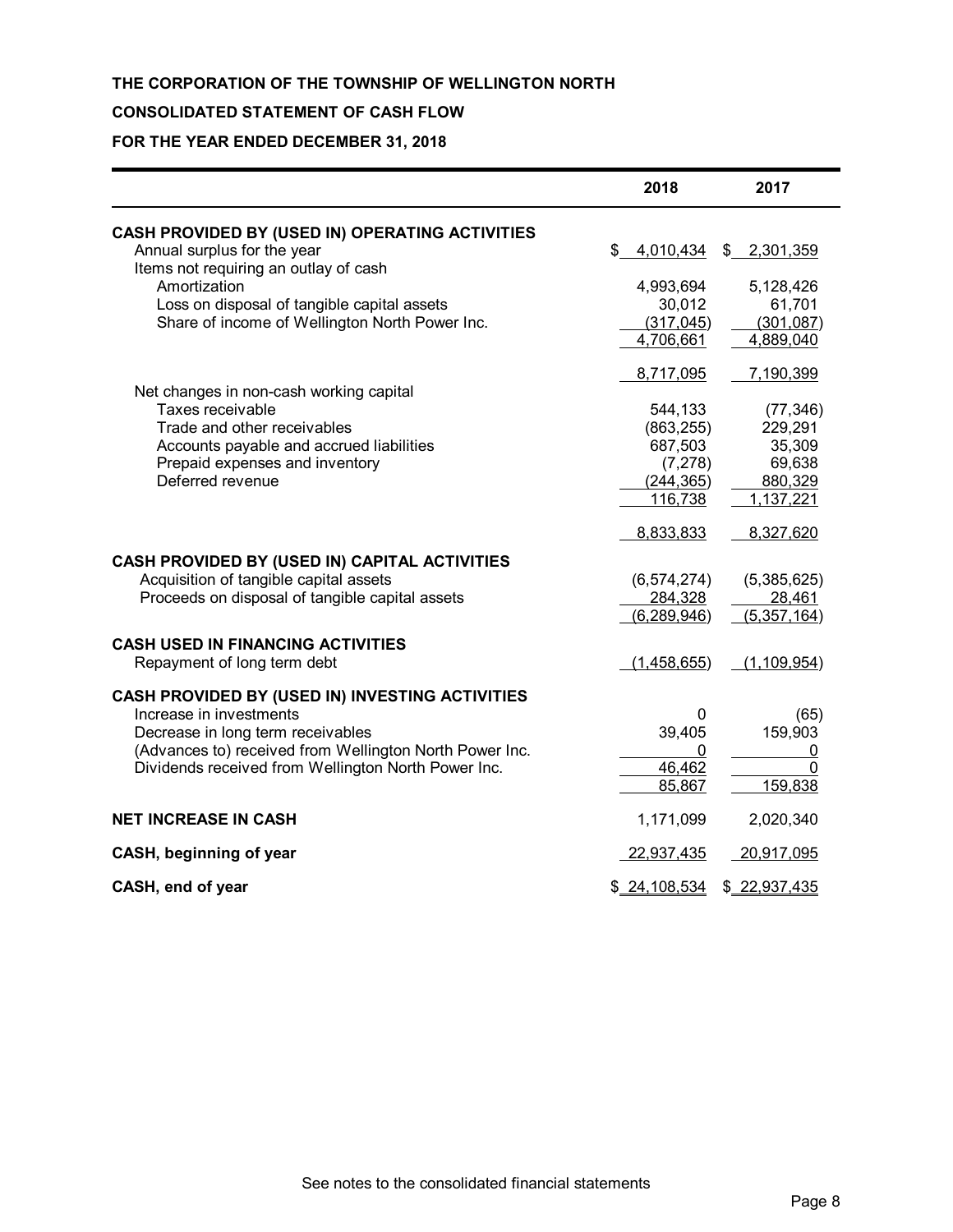# **THE CORPORATION OF THE TOWNSHIP OF WELLINGTON NORTH NOTES TO THE CONSOLIDATED FINANCIAL STATEMENTS FOR THE YEAR ENDED DECEMBER 31, 2018**

## **1. SUMMARY OF SIGNIFICANT ACCOUNTING POLICIES**

The consolidated financial statements of The Corporation of the Township of Wellington North are the representation of management prepared in accordance with Canadian public sector accounting standards (PSAS) as established by the Public Sector Accounting Board (PSAB) of CPA Canada. Significant accounting policies adopted by The Corporation of the Township of Wellington North are as follows:

### (a) ACKNOWLEDGEMENT OF RESPONSIBILITY

The management of The Corporation of the Township of Wellington North acknowledges its responsibility for the creation and compilation of the consolidated financial statements and the following significant accounting policy decisions and related policy notes.

- (b) BASIS OF CONSOLIDATION
	- (i) These consolidated statements reflect the assets, liabilities, revenues and expenses of the current fund, capital fund, reserves and reserve funds of all municipal organizations, committees and boards which are controlled by Council. All interfund assets and liabilities and revenues and expenses have been eliminated on consolidation. The following board has been reflected in the consolidated financial statements:

Mount Forest Business Improvement Area 100%

Government business enterprises and partnerships are separate legal entities which do not rely on the municipality for funding. Investments in government business enterprises are accounted for using the modified equity method. The following government business enterprise is reflected in the consolidated financial statements:

Wellington North Power Inc. 96.71%

(ii) Accounting for County and School Board Transactions:

The taxation, other revenues, expenditures, assets and liabilities with respect to the operations of the school boards and the County of Wellington are not reflected in the municipal fund balances of these financial statements. Overlevies (underlevies) are reported on the Consolidated Statement of Financial Position as accrued liabilities (other receivables). See note 9.

- (iii) Trust funds and their related operations administered by the municipality are not consolidated, but are reported separately on the Trust Funds Statement of Financial Position and Continuity.
- (c) BASIS OF ACCOUNTING
	- (i) Sources of financing and expenditures are reported on the accrual basis of accounting.
	- (ii) The accrual basis of accounting recognizes revenues as they become available and measurable. Expenditures are recognized as they are incurred and measurable as a result of receipt of goods or services and the creation of a legal obligation to pay.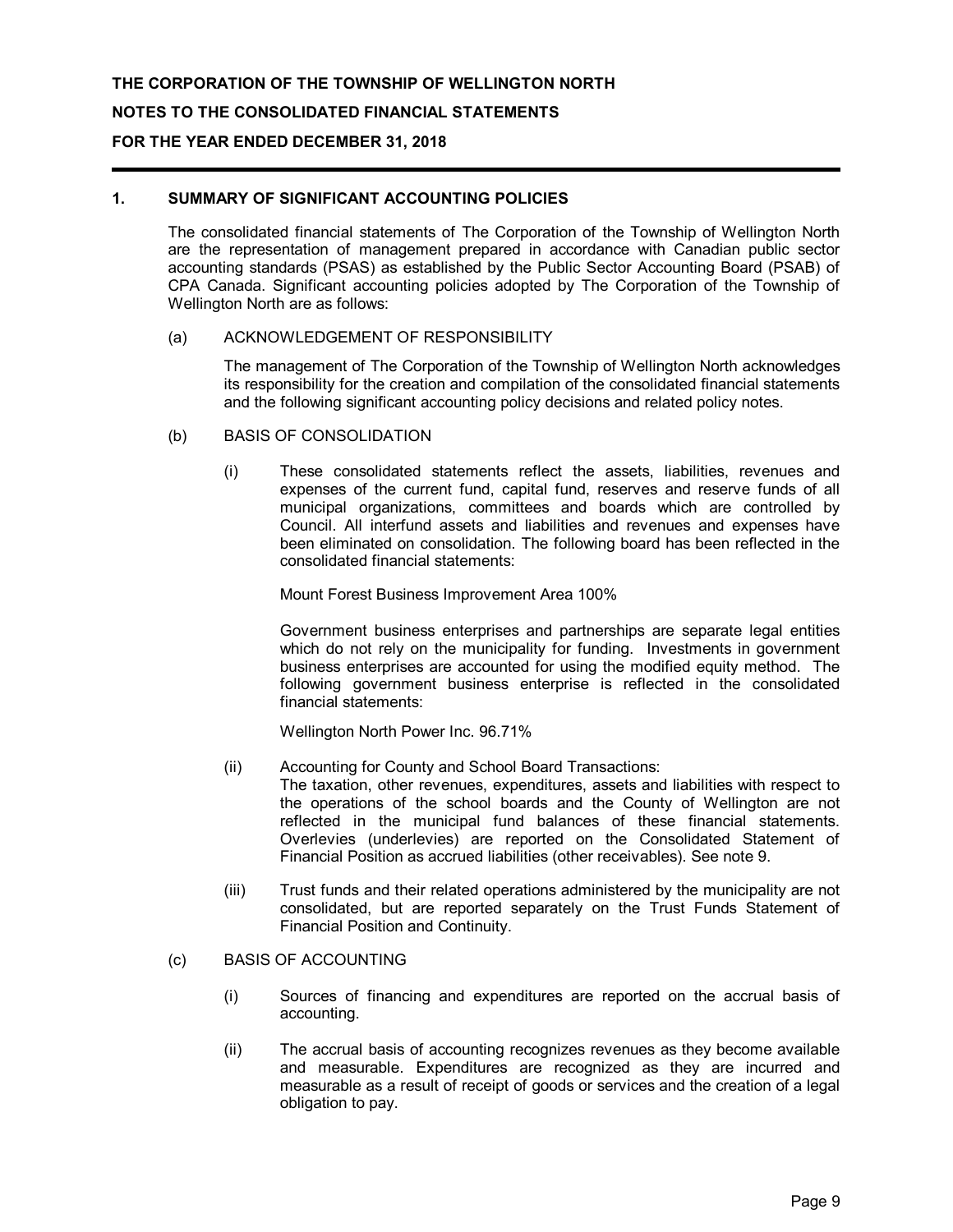# **THE CORPORATION OF THE TOWNSHIP OF WELLINGTON NORTH NOTES TO THE CONSOLIDATED FINANCIAL STATEMENTS FOR THE YEAR ENDED DECEMBER 31, 2018**

## **1. SUMMARY OF SIGNIFICANT ACCOUNTING POLICIES** (continued)

(d) USE OF ESTIMATES

The preparation of financial statements in accordance with PSAS requires management to make estimates and assumptions that affect the reported amounts of assets and liabilities at the date of the financial statements, and the reported amounts of revenues and expenses during the reporting period. Significant areas requiring management's estimates include amortization of tangible capital assets and accrued liabilities. By their nature, these estimates are subject to measurement uncertainty and actual results could differ from management's best estimates as additional information becomes available in the future.

(e) INVESTMENTS

Investments held by the municipality are recorded at cost.

(f) LONG TERM RECEIVABLES

Long term receivables are recorded at cost.

(g) DEFERRED REVENUE

The revenue is reported on the consolidated statement of operations in the year in which it is used for the specified purpose, and any unspent revenue is deferred to the following year.

(h) NON-FINANCIAL ASSETS

Non-financial assets are not available to discharge existing liabilities and are held for use in the provision of services. They have useful lives extending beyond the current year and are not intended for sale in the ordinary course of operations. The change in nonfinancial assets during the year, together with the excess of revenues over expenses, provides the Change in Net Financial Assets for the year.

(i) Tangible capital assets

Tangible capital assets are recorded at cost which includes all amounts that are directly attributed to acquisition, construction, development or betterment of the asset. The cost, less residual value, of the tangible capital asset is amortized on a straight-line basis over its estimated useful life as follows:

| Land improvements           | 30 to 75 years |
|-----------------------------|----------------|
| <b>Buildings</b>            | 20 to 50 years |
| Machinery and equipment     | 5 to 50 years  |
| Vehicles                    | 10 to 20 years |
| Roads                       | 30 years       |
| <b>Bridges and culverts</b> | 50 years       |
| Water and sewer systems     | 70 years       |

Assets under construction are not amortized until the asset is available for productive use.

(ii) Contributions of tangible capital assets

Tangible capital assets received as contributions are recorded at their fair value and are recognized as revenue at the date of receipt.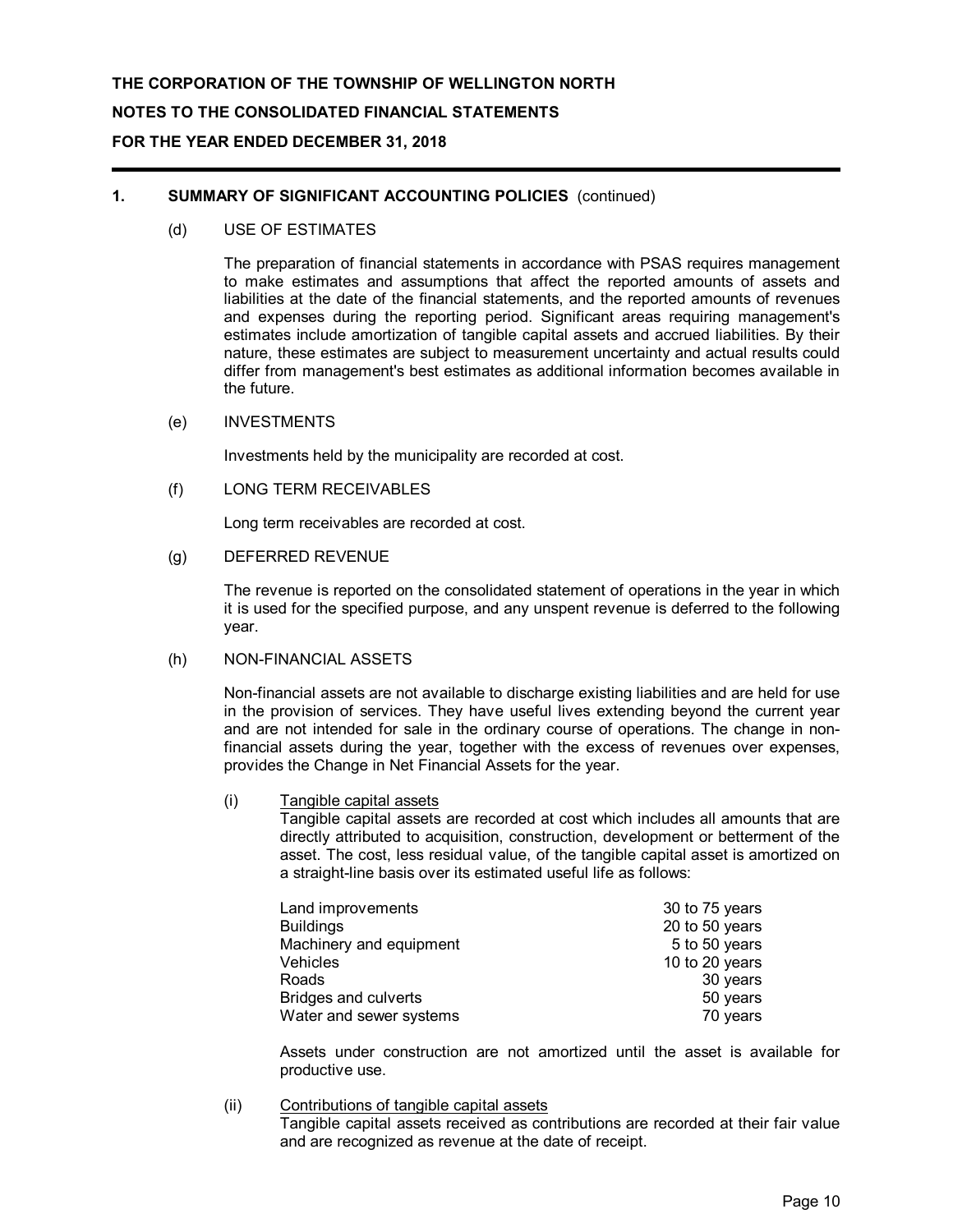# **THE CORPORATION OF THE TOWNSHIP OF WELLINGTON NORTH NOTES TO THE CONSOLIDATED FINANCIAL STATEMENTS FOR THE YEAR ENDED DECEMBER 31, 2018**

## **1. SUMMARY OF SIGNIFICANT ACCOUNTING POLICIES** (continued)

- (h) NON-FINANCIAL ASSETS (continued)
	- (iii) Leases

Leases are classified as capital or operating leases. Leases which transfer substantially all of the benefits and risks incidental to ownership of property are accounted for as capital leases. All other leases are accounted for as operating leases and the related lease payments are charged to expenses as incurred.

### (i) REVENUE RECOGNITION

Revenues are recognized as follows:

- (i) Tax revenue is recognized as revenue when the amounts are levied on the municipality's ratepayers.
- (ii) Fines and donations are recognized when collected.
- (iii) Other revenues are recorded upon sale of goods or provision of service when collection is reasonably assured.
- (iv) Government transfers are recognized in the financial statements as revenues in the period in which events giving rise to the transfer occur providing the transfers are authorized, eligibility criteria have been met and reasonable estimates of the amounts can be made.
- (v) Revenue restricted by legislation, regulation or agreement and not available for general municipal purposes is reported as deferred revenue on the consolidated statement of financial position. The revenue is recognized in the consolidated statement of operations in the year in which it is used for the specified purpose.

### (j) POST-EMPLOYMENT BENEFITS

The contributions to the Ontario Municipal Employees Retirement System ("OMERS"), a multi-employer defined benefit plan, are expensed when contributions are due.

## **2. CASH**

The Township of Wellington North has an undrawn credit facility of \$1,000,000 for operating purposes.

The municipality's deposits are held with a Canadian Chartered Bank. The Canadian Deposit Insurance Corporation insures deposits up to a maximum of \$100,000 per depositor.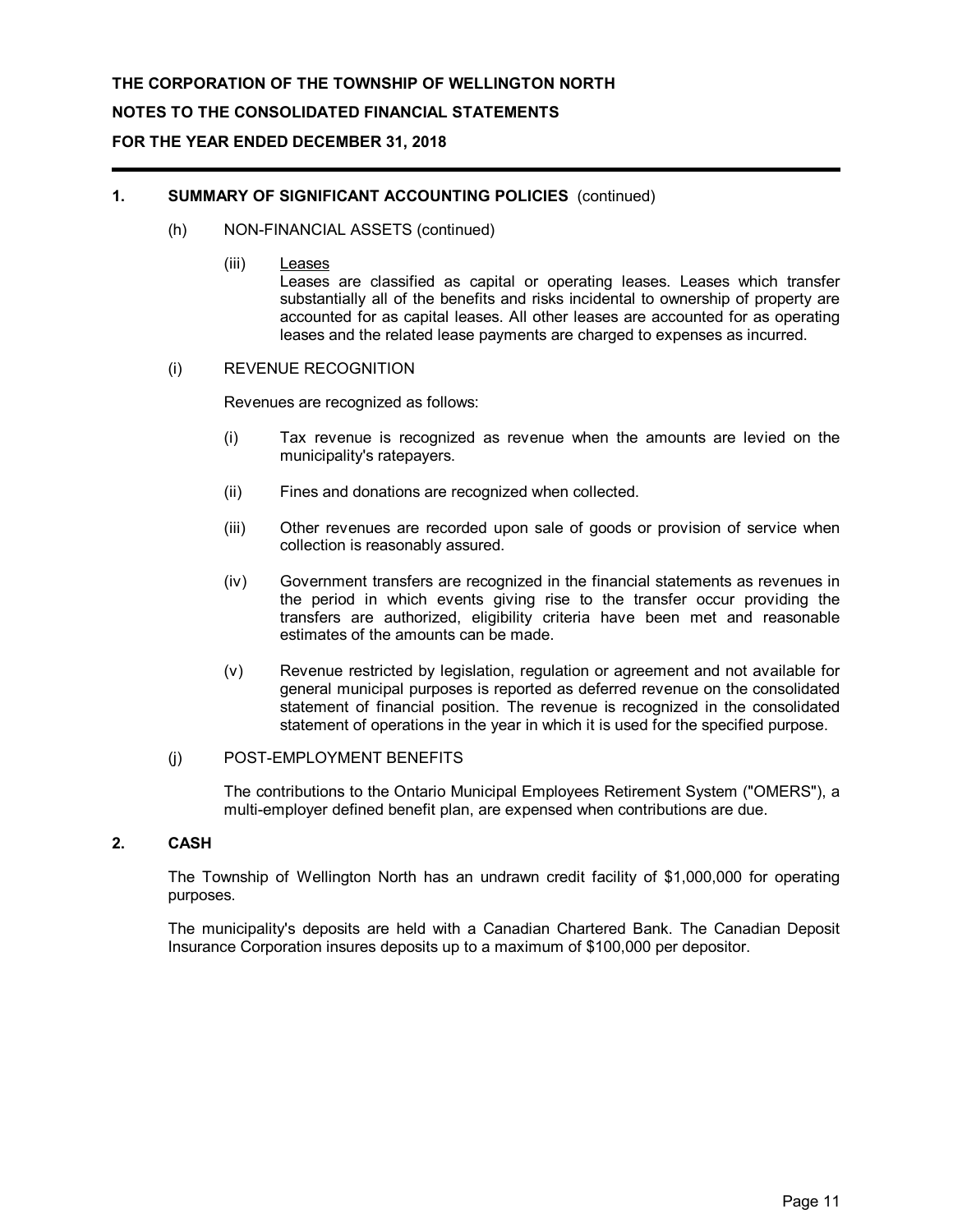## **NOTES TO THE CONSOLIDATED FINANCIAL STATEMENTS**

### **FOR THE YEAR ENDED DECEMBER 31, 2018**

| 3. | <b>LONG TERM RECEIVABLES</b>                                          |        |    |         |  |
|----|-----------------------------------------------------------------------|--------|----|---------|--|
|    |                                                                       | 2018   |    | 2017    |  |
|    | Sewer loans, 6%, various repayment amounts,<br>due from 2021 to 2023  | 16.004 | S. | 19.504  |  |
|    | Tile drainage loans, 6%, various repayments,<br>due from 2019 to 2022 | 67.449 |    | 103.354 |  |
|    |                                                                       | 83.453 |    | 122.858 |  |

## **4. INVESTMENT IN WELLINGTON NORTH POWER INC.**

Wellington North Power Inc. is a corporation incorporated under the laws of the Province of Ontario and provides municipal electrical services. The Corporation of the Township of Wellington North owns 96.71% of the outstanding shares of Wellington North Power Inc.

The following summarizes the financial position and operations of the government business enterprise which has been reported in these financial statements using the modified equity method:

|                                              | 2018        | 2017        |
|----------------------------------------------|-------------|-------------|
| Investment in common shares                  | \$1.585.016 | \$1,585,016 |
| Note receivable on demand, interest at 4.54% | 985.016     | 985.016     |
| Share of accumulated net income              | 2.511.387   | 2.240.804   |
|                                              | \$5.081.419 | \$4,810,836 |

During 2018, the Corporation of the Township of Wellington North received interest of \$44,720 (2017 - \$44,720) and dividends of \$46,462 (2017 - \$0) from Wellington North Power Inc.

The following is selected financial information from the December 31, 2018 audited financial statements of Wellington North Power Inc.

|                                              | 2018                                    | 2017                                    |
|----------------------------------------------|-----------------------------------------|-----------------------------------------|
| Assets                                       | \$14,771,280                            | \$13,563,130                            |
| Liabilities<br>Equity<br>Regulatory balances | 9,770,030<br>\$<br>4,391,215<br>610,035 | 8,669,374<br>\$<br>4,056,478<br>837,278 |
|                                              | \$14,771,280                            | \$13,563,130                            |
| Revenues<br><b>Expenses</b>                  | \$14,866,370<br>14,483,734              | \$15,964,067<br>15,644,738              |
| Net income for the year                      | 382,636<br>\$                           | 319,329<br>\$                           |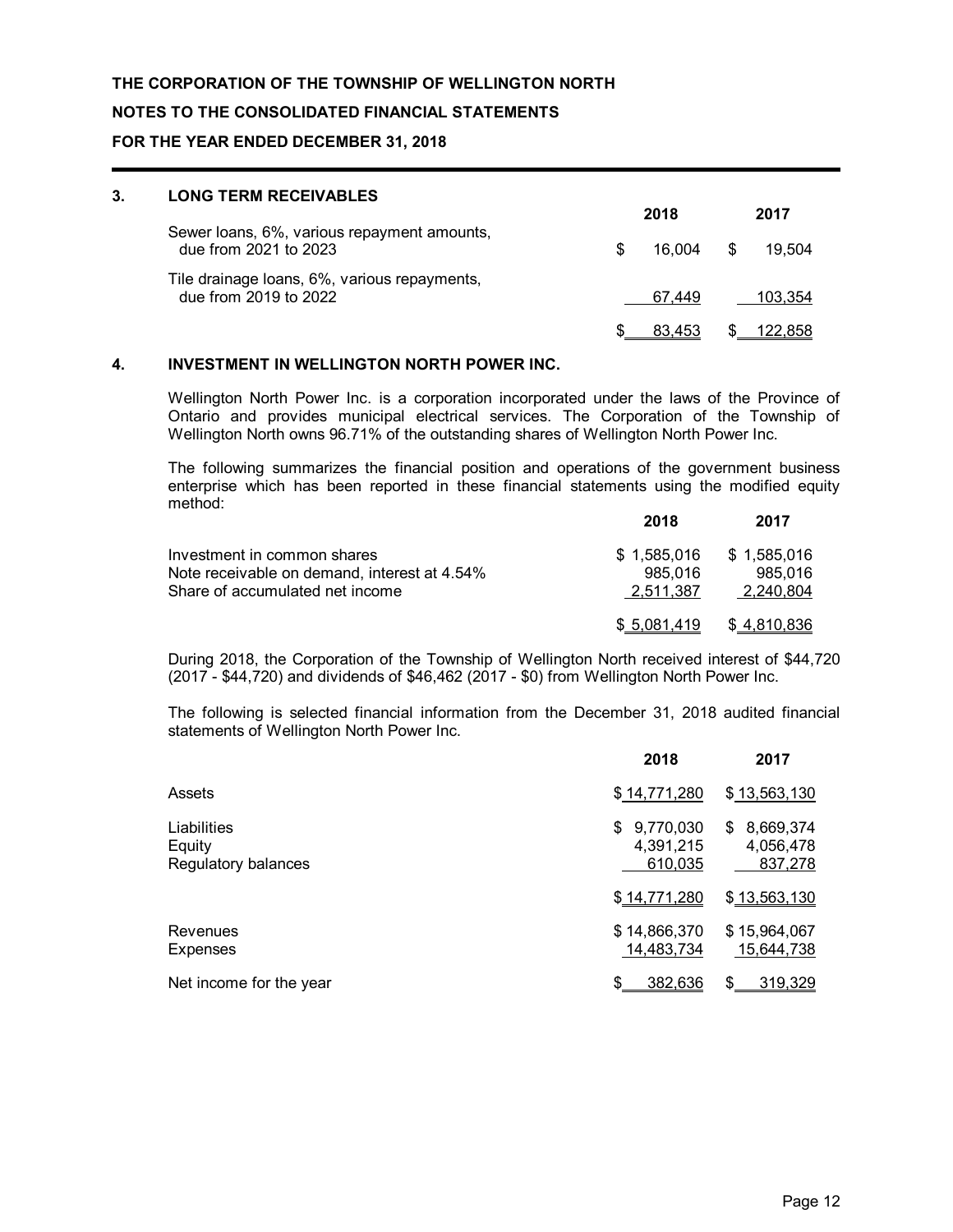## **NOTES TO THE CONSOLIDATED FINANCIAL STATEMENTS**

## **FOR THE YEAR ENDED DECEMBER 31, 2018**

## **5. LONG TERM DEBT**

The balance of long term liabilities on the Consolidated Statement of Financial Position is made up of the following: **2018 2017**

|    |                                                                                                                      |                                     |                                                     |                                                | 2010                                | ZU 17                          |
|----|----------------------------------------------------------------------------------------------------------------------|-------------------------------------|-----------------------------------------------------|------------------------------------------------|-------------------------------------|--------------------------------|
|    | Tile drainage loans payable, 6%, due from 2019 to 2022<br>Debenture payable, 5.84%, payable \$128,114 semi-annually, |                                     | \$<br>67,449 \$                                     | 103,354                                        |                                     |                                |
|    | principal and interest, due August 2024<br>Debenture payable, 3.85% increasing to 5%, principal                      |                                     |                                                     | 1,281,243                                      | 1,454,993                           |                                |
|    | repayments annually at increasing rate, due July 2018<br>Debenture payable, 1.65% increasing to 4.90%, principal     |                                     |                                                     |                                                | $\mathbf{0}$                        | 949,000                        |
|    | repayments annually at increasing rate, due February 2019<br>Debenture payable, 1.60% increasing to 4.85%, principal |                                     |                                                     |                                                | 944,000                             | 1,082,000                      |
|    | repayments annually at increasing rate, due June 2020                                                                |                                     |                                                     |                                                | 1,364,000                           | 1,526,000                      |
|    |                                                                                                                      |                                     |                                                     |                                                | \$ 3,656,692 \$ 5,115,347           |                                |
|    | Principal repayments, in aggregate, are due as follows:                                                              |                                     |                                                     |                                                |                                     |                                |
|    |                                                                                                                      |                                     | 2019<br>2020                                        |                                                | \$1,328,919<br>1,403,712            |                                |
|    |                                                                                                                      |                                     | 2021<br>2022                                        |                                                | 220,342<br>226,710                  |                                |
|    |                                                                                                                      |                                     | 2023<br>Thereafter                                  |                                                | 231,698<br>245,311                  |                                |
|    |                                                                                                                      |                                     |                                                     |                                                | \$ 3,656,692                        |                                |
| 6. | <b>DEFERRED REVENUE</b>                                                                                              |                                     |                                                     |                                                |                                     |                                |
|    |                                                                                                                      | <b>DEC 31/17</b>                    | <b>CONTRI-</b><br><b>BUTIONS</b><br><b>RECEIVED</b> | <b>INVEST-</b><br><b>MENT</b><br><b>INCOME</b> | <b>REVENUE</b><br><b>RECOGNIZED</b> | <b>DEC 31/18</b>               |
|    | <b>OBLIGATORY RESERVE</b><br><b>FUNDS</b>                                                                            |                                     |                                                     |                                                |                                     |                                |
|    | Development charges \$3,241,948<br>Recreational land                                                                 | 187,024                             | 723,238<br>\$<br>7,000                              | 58,134<br>\$<br>3,233                          | (694, 251)<br>\$<br>(28, 359)       | \$3,329,069<br>168,898         |
|    | Main St. revitalization<br>Gas tax                                                                                   | $\mathbf 0$<br>808,541<br>4,237,513 | 48,185<br>365,553<br>1,143,976                      | 873<br>12,184<br>74,424                        | 0<br>(737, 388)<br>(1,459,998)      | 49,058<br>448,890<br>3,995,915 |
|    | <b>OTHER</b>                                                                                                         | 94,667                              | 92,097                                              | 0                                              | (94, 864)                           | 91,900                         |
|    |                                                                                                                      | \$4,332,180                         | \$1,236,073                                         | 74,424<br>\$                                   | \$(1,554,862)                       | \$4,087,815                    |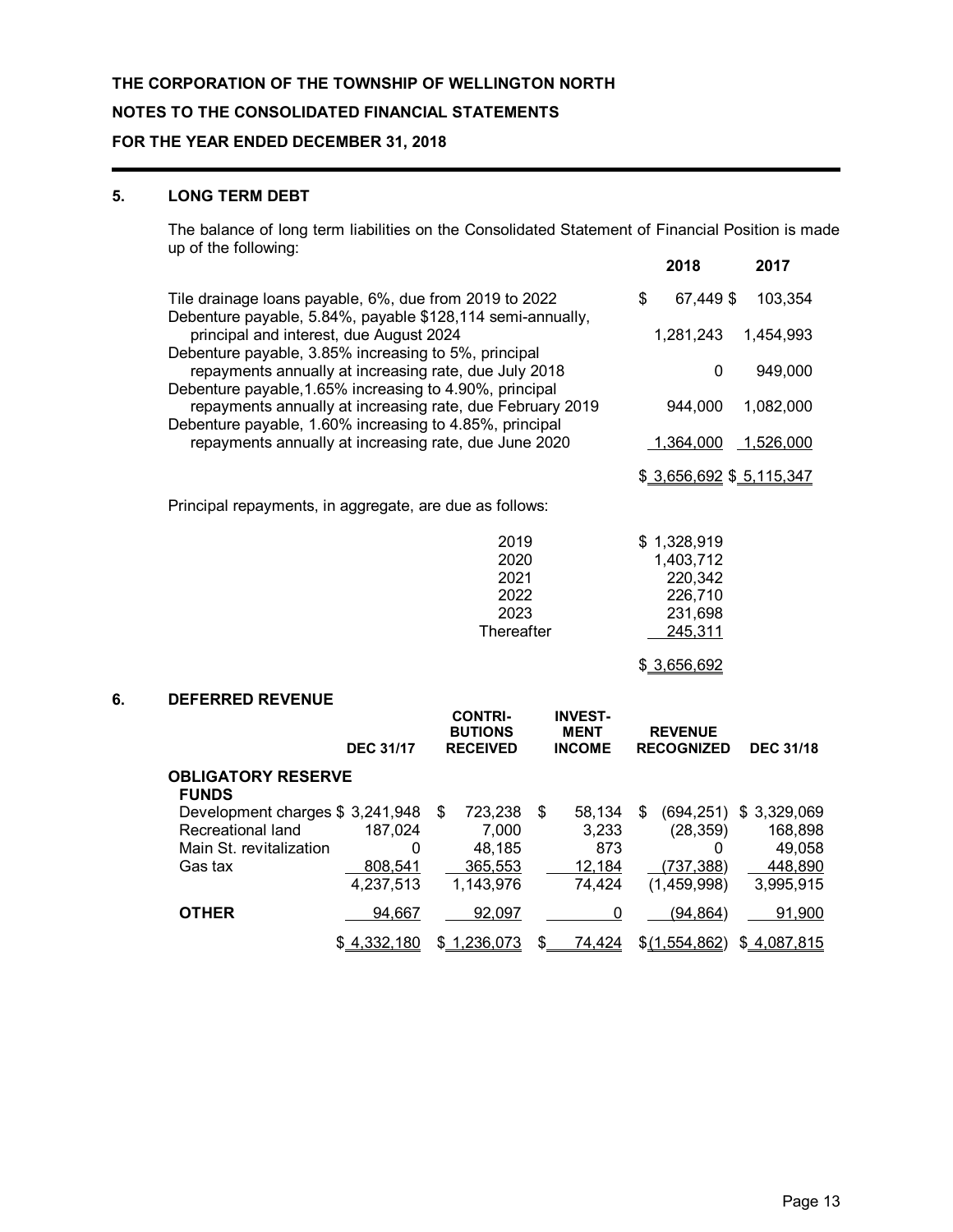## **NOTES TO THE CONSOLIDATED FINANCIAL STATEMENTS**

**FOR THE YEAR ENDED DECEMBER 31, 2018**

## **7. OTHER INCOME**

|                                                                                                                                                                                                                                                                                              | 2018<br><b>Budget</b>                                                                   | 2018<br><b>Actual</b>                                                                           | 2017<br><b>Actual</b>                                                                   |
|----------------------------------------------------------------------------------------------------------------------------------------------------------------------------------------------------------------------------------------------------------------------------------------------|-----------------------------------------------------------------------------------------|-------------------------------------------------------------------------------------------------|-----------------------------------------------------------------------------------------|
| Penalties and interest on taxation<br>Miscellaneous<br>Other fines and penalties<br>Investment income (note 4)<br>Rents, concessions and franchises<br>Donations<br>Gain (loss) on disposal of tangible capital assets<br>Developer contributions<br>Government business enterprise (note 4) | \$<br>205,000<br>54,400<br>1,800<br>182,500<br>1,338,616<br>185,000<br>49,100<br>0<br>0 | \$<br>168,893<br>99,717<br>650<br>520,418<br>608,119<br>33.040<br>(30,012)<br>38,393<br>317,045 | \$<br>193,223<br>68,131<br>641<br>320,930<br>556,013<br>185,054<br>(61, 201)<br>301,087 |
|                                                                                                                                                                                                                                                                                              | \$2,016,416                                                                             | \$1,756,263                                                                                     | \$1,563,878                                                                             |

## **8. PENSION AGREEMENTS**

The municipality makes contributions to the Ontario Municipal Employees Retirement Fund (OMERS), which is a multi-employer plan, on behalf of 44 (2017 - 41) members of its staff. This plan is a defined benefit plan which specifies the amount of the retirement entitlement to be received by the employees based on the length of service and rates of pay. Employees and employers contribute jointly to the plan. The employer amount contributed to OMERS for 2018 by the municipality was \$229,530 (2017 - \$207,123). The contribution rate for 2018 was 9.0% to 14.6%, depending on age and income level, which is consistent with the previous year. OMERS is a multi-employer plan, therefore any pension plan surpluses or deficits are a joint responsibility of Ontario municipal organizations and their employees. As a result, the municipality does not recognize any share of the OMERS pension surplus or deficit. The last available report for the OMERS plan was December 31, 2018. At that time, the plan reported a \$4.2 billion actuarial deficit (2017 - \$5.4 billion actuarial deficit), based on accrued pension obligations of \$99.1 billion (2017 - \$93.6 billion) and net assets available for benefits of \$97.4 billion (2017 - \$95.2 billion).

### **9. OPERATIONS OF THE SCHOOL BOARDS AND THE COUNTY OF WELLINGTON**

During the year, the following taxation revenue was raised and remitted to the school boards and County of Wellington:

|                                       | 2018      | 2017                                   |
|---------------------------------------|-----------|----------------------------------------|
| School Boards<br>County of Wellington | 9.222.183 | $$3,591,108$ $$3,575,656$<br>8,864,350 |
|                                       |           | $$12,813,291$ $$12,440,006$            |

## **10. TRUST FUNDS**

The trust funds administered by the municipality amounting to \$344,478 (2017 - \$335,896) have not been included in the statement of financial position, nor have the operations been included in the statement of operations.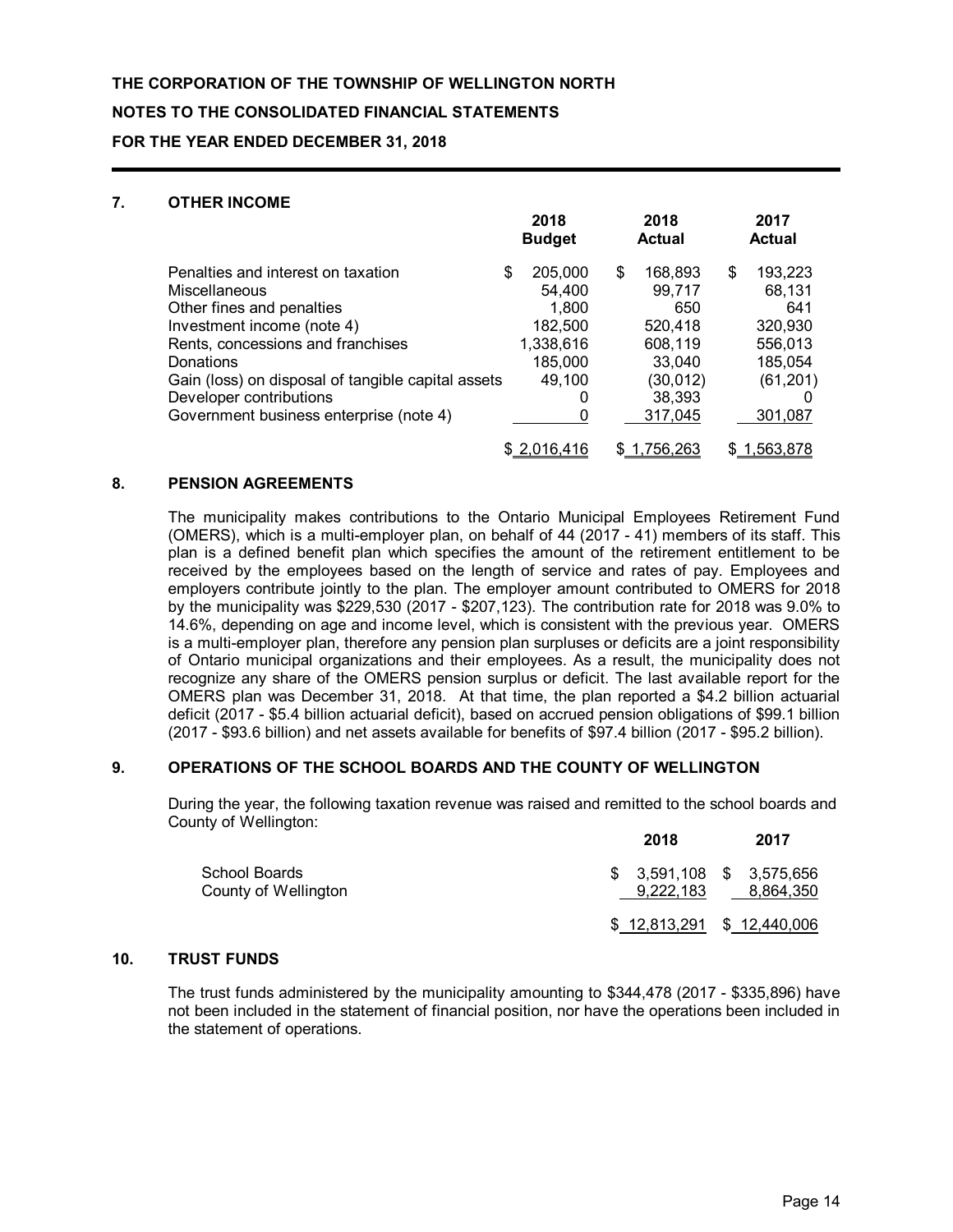#### **NOTES TO THE CONSOLIDATED FINANCIAL STATEMENTS**

### **FOR THE YEAR ENDED DECEMBER 31, 2018**

## **11. SEGMENTED INFORMATION**

The Corporation of the Township of Wellington North is a diversified municipal government institution that provides a wide range of services to its residents such as fire, sewer, water, recreational and planning. Distinguishable functional segments have been separately disclosed in the segmented information. The nature of the segments and the activities they encompass are as follows:

#### General Government

This segment relates to the governance and operations of the municipality itself and cannot be directly attributed to another specific segment.

#### Protection to Persons and Property

Protection is comprised of fire protection, conservation authority, emergency measures, animal control and building and structural inspection. The fire department is responsible to provide fire suppression service, fire prevention programs, training and education. The members of the fire department consist of volunteers. The building department provides a number of services including maintenance and enforcement of building and construction codes and review of all property development plans through its application process.

#### Transportation Services

Transportation services is responsible for construction and maintenance of the municipality's roadways, bridges, parking areas and streetlights.

#### Environmental Services

This segment provides the municipality's drinking water, processes and cleans sewage and ensures the municipality's water systems meet all provincial standards.

#### Health Services

Health services includes contributions to the operations of local cemeteries.

#### Recreation and Cultural Services

This segment provides services meant to improve the health and development of the municipality's residents. The municipality operates and maintains parks, arenas, a swimming pool and community centres. The municipality also provides recreational programs.

#### Planning and Development

This segment is responsible for planning and zoning, including the official plan. This service area also includes tourist information and promotion, economic development, business improvement area and drainage.

## **12. COMPARATIVE FIGURES**

Certain figures presented for comparative purposes have been reclassified to conform to the current year's presentation.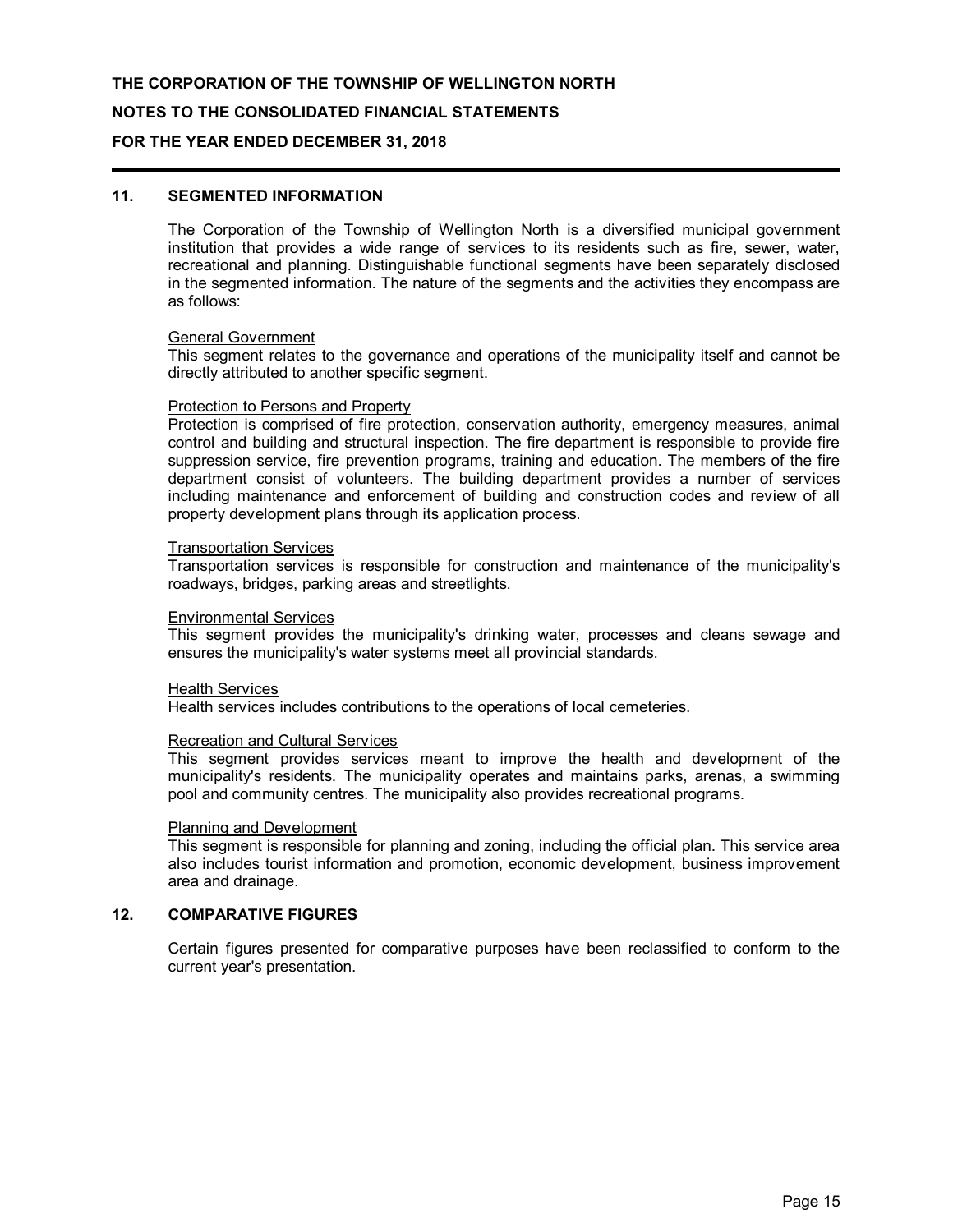## **SCHEDULE OF SEGMENTED DISCLOSURE** *Schedule 1*

## **FOR THE YEAR ENDED DECEMBER 31, 2018**

|                       | General<br>Government |     | <b>Protection</b><br><b>Services</b> | Transportation<br><b>Services</b> | Environmental<br><b>Services</b> |    | <b>Health</b><br><b>Services</b> |   | <b>Recreation and</b><br><b>Cultural Services</b> |     | <b>Planning and</b><br><b>Development</b> | 2018         | 2017         |
|-----------------------|-----------------------|-----|--------------------------------------|-----------------------------------|----------------------------------|----|----------------------------------|---|---------------------------------------------------|-----|-------------------------------------------|--------------|--------------|
| <b>EXPENSES</b>       |                       |     |                                      |                                   |                                  |    |                                  |   |                                                   |     |                                           |              |              |
| Salaries and benefits | \$1,049,333           | S.  | 646.695                              | 1.334.445<br>\$1                  | \$<br>511.119                    | S. | 23.997                           | S | 713.774                                           | \$. | 94.736                                    | \$4.374.099  | \$4,171,126  |
| <b>Materials</b>      | 325.580               |     | 610.670                              | 2.757.540                         | 1.074.751                        |    | 24.940                           |   | 746.009                                           |     | 244,620                                   | 5.784.110    | 4,912,633    |
| Contracted services   | 0                     |     | 0                                    |                                   | 438,387                          |    | 0                                |   | 0                                                 |     | 14,366                                    | 452,753      | 464,270      |
| Rents and financial   |                       |     |                                      |                                   |                                  |    |                                  |   |                                                   |     |                                           |              |              |
| expenses              | 83,600                |     | 0                                    |                                   | 0                                |    | 0                                |   | 0                                                 |     | 0                                         | 83,600       | 69,821       |
| Interest on long term |                       |     |                                      |                                   |                                  |    |                                  |   |                                                   |     |                                           |              |              |
| debt                  | $\Omega$              |     | 0                                    | 14.350                            | 131.157                          |    |                                  |   | 72.454                                            |     | 0                                         | 217.961      | 323.524      |
| Amortization          | 67.777                |     | 150.335                              | 3,253,924                         | 1.116.049                        |    | 3,023                            |   | 402.586                                           |     |                                           | 4.993.694    | 5,128,426    |
| Other                 | ,633                  |     | 150,572                              |                                   |                                  |    |                                  |   |                                                   |     |                                           | 152,205      | 150,812      |
|                       | \$1,527,923           | \$1 | .558,272                             | \$7,360,259                       | \$3,271,463                      | \$ | 51,960                           |   | \$1,934,823                                       |     | 353,722                                   | \$16,058,422 | \$15,220,612 |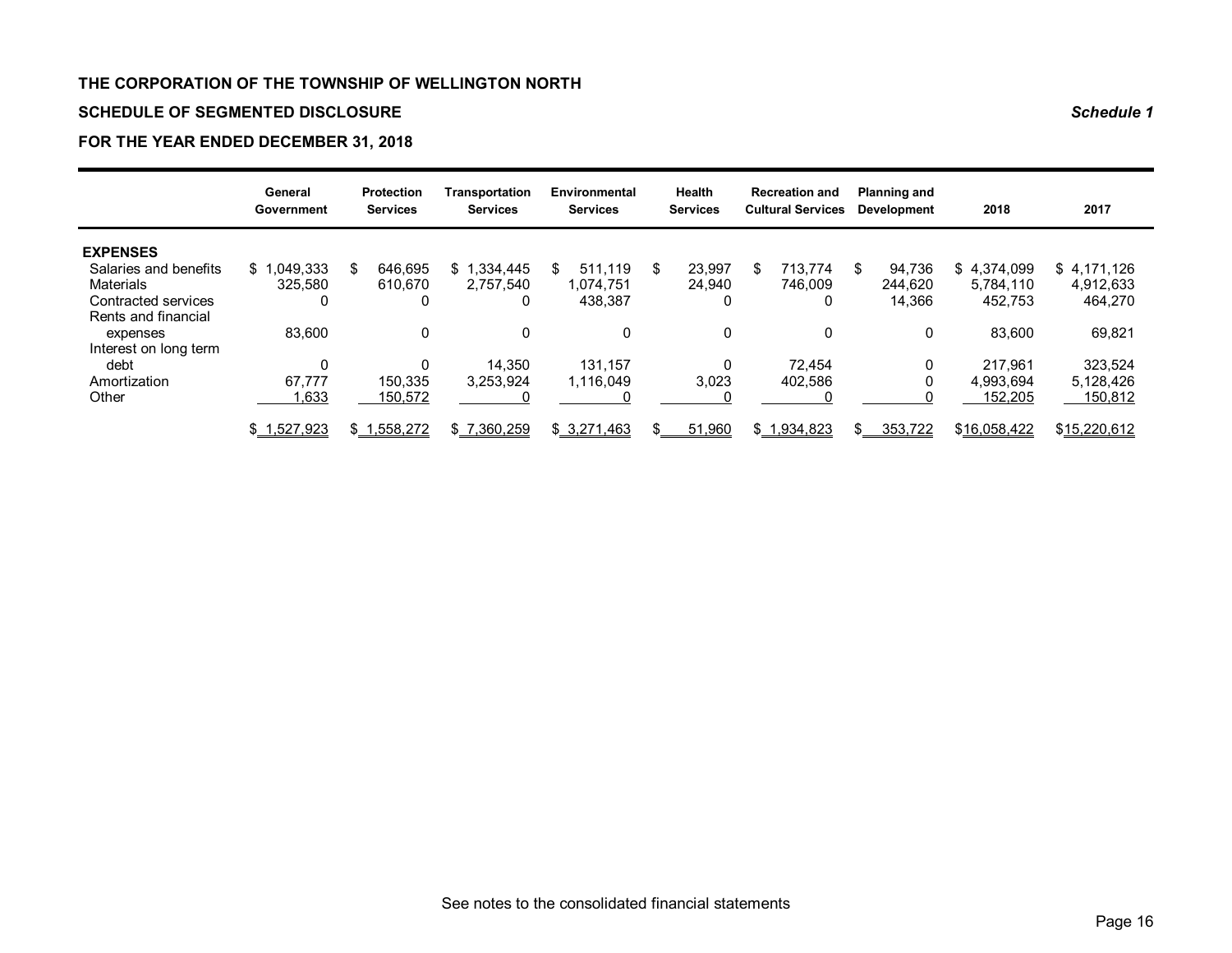## **CONSOLIDATED SCHEDULE OF TANGIBLE CAPITAL ASSETS** *Schedule* **2**

## **FOR THE YEAR ENDED DECEMBER 31, 2018**

|                                   |     | <b>Land and Land</b><br><b>Improvements</b> | <b>Buildings</b> | <b>Machinery</b><br>and Equipment | <b>Vehicles</b> | Roads            | <b>Bridges</b><br>and Culverts | <b>Water and</b><br><b>Sewer Systems</b> | 2018          | 2017          |
|-----------------------------------|-----|---------------------------------------------|------------------|-----------------------------------|-----------------|------------------|--------------------------------|------------------------------------------|---------------|---------------|
| <b>COST</b>                       |     |                                             |                  |                                   |                 |                  |                                |                                          |               |               |
| Balance, beginning of year        | \$  | 5.161.115                                   | \$<br>18,994,188 | \$<br>32,752,816                  | \$<br>7,395,189 | \$133,323,752    | \$<br>7,050,465                | \$<br>30,943,456                         | \$235,620,981 | \$230,772,242 |
| Additions during the year         |     | 256.655                                     | 97,980           | 165,516                           | 1,479,208       | 2,688,625        | 446,200                        | 1.440.090                                | 6.574.274     | 5,385,625     |
| Disposals during the year         |     | (106,127)                                   | (35,530)         |                                   | (542, 381)      |                  | 0                              | (381, 423)                               | (1,065,461)   | (536, 886)    |
| Balance, end of year              |     | 5,311,643                                   | 19,056,638       | 32,918,332                        | 8,332,016       | 136,012,377      | 496,665                        | 32,002,123                               | 241,129,794   | 235,620,981   |
| <b>ACCUMULATED AMORTIZATION</b>   |     |                                             |                  |                                   |                 |                  |                                |                                          |               |               |
| Balance, beginning of year        |     | 545.454                                     | 6.709.380        | 11.535.720                        | 4.072.958       | 91.171.480       | 2.883.113                      | 9.420.396                                | 126.338.501   | 121,656,799   |
| Amortization for the year         |     | 20,886                                      | 423,100          | 402,793                           | 388,910         | 2,854,013        | 96,233                         | 807.759                                  | 4,993,694     | 5,128,426     |
| Accumulated amortization          |     |                                             |                  |                                   |                 |                  |                                |                                          |               |               |
| on disposals                      |     |                                             | (35, 530)        |                                   | (542, 383)      |                  |                                | (173,208)                                | (751, 121)    | (446, 724)    |
| Balance, end of year              |     | 566,340                                     | 7,096,950        | 11,938,513                        | 3,919,485       | 94,025,493       | 2,979,346                      | 10,054,947                               | 130,581,074   | 126,338,501   |
| <b>NET BOOK VALUE OF TANGIBLE</b> |     |                                             |                  |                                   |                 |                  |                                |                                          |               |               |
| <b>CAPITAL ASSETS</b>             | \$. | 4,745,303                                   | \$<br>11,959,688 | \$<br>20,979,819                  | \$<br>4,412,531 | \$<br>41,986,884 | \$<br>4,517,319                | \$<br>21,947,176                         | \$110,548,720 | \$109,282,480 |

The net book value of tangible capital assets not being amortized because they are under construction (or development or have been removed from service) is \$929,559 (2017 - \$2,586,908).

No contributed capital assets were recognized in the financial statements during the year.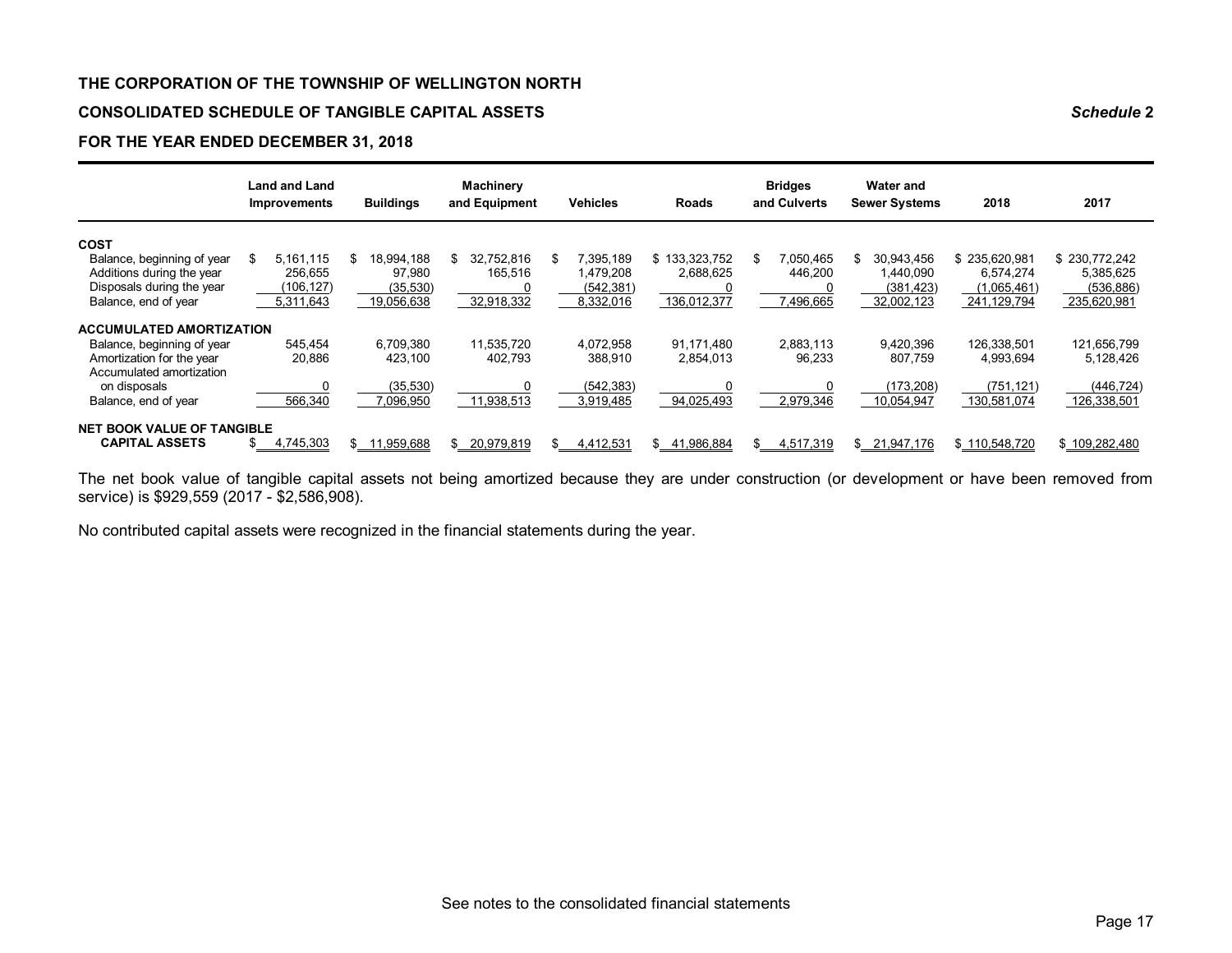## **SCHEDULE OF ACCUMULATED SURPLUS** *Schedule 3*

# **AS AT DECEMBER 31, 2018**

|                                                   | 2018          | 2017<br>(note 12) |
|---------------------------------------------------|---------------|-------------------|
| <b>SURPLUSES</b>                                  |               |                   |
| Invested in tangible capital assets               |               |                   |
| Tangible capital assets at cost less amortization | \$110,548,720 | \$109,282,480     |
| Unexpended capital financing                      | 876,824       | 1,064,893         |
| Capital assets financed by long term debt and     |               |                   |
| to be funded in future periods                    | (3,589,243)   | (5,011,993)       |
|                                                   | 107,836,301   | 105,335,380       |
|                                                   |               |                   |
| General surplus                                   | 0             | 2,524,118         |
| Investment in Wellington North Power Inc.         | 5,081,419     | 4,810,836         |
| Recreation, community centres and arenas          | 7,495         | 6,903             |
| Business improvement areas                        | 37,033        | 18,776            |
|                                                   | 112,962,248   | 112,696,013       |
| <b>RESERVE FUNDS</b>                              |               |                   |
| Capital purposes                                  | 18,347,090    | 15,664,621        |
|                                                   |               |                   |
| <b>RESERVES</b>                                   |               |                   |
| Working funds                                     | 1,594,780     | 794,011           |
| <b>Current purposes</b>                           | 285,926       | 125,930           |
| Capital purposes                                  | 106,640       | 5,675             |
|                                                   | 1,987,346     | 925,616           |
|                                                   |               |                   |
|                                                   | \$133,296,684 | \$129,286,250     |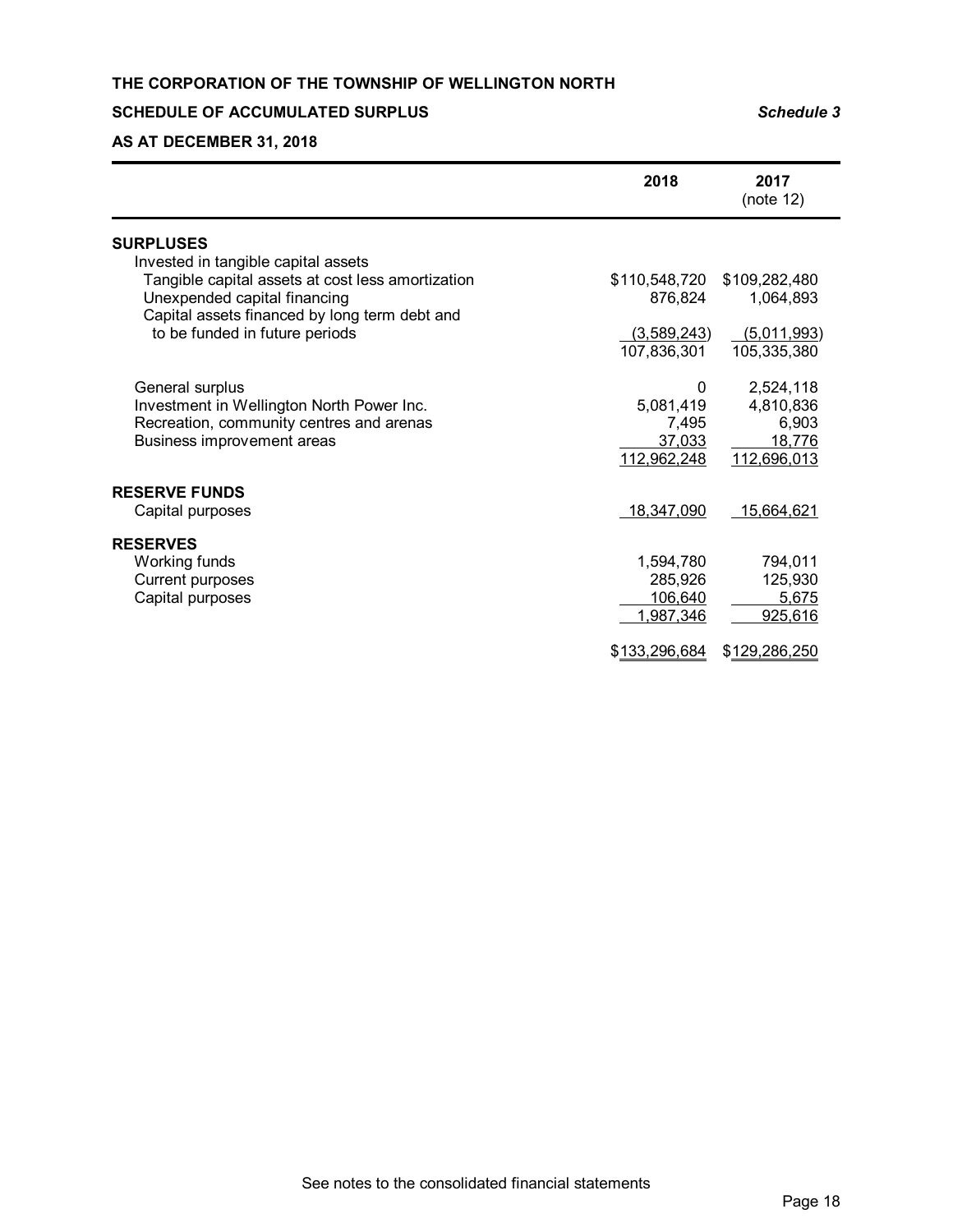

## **INDEPENDENT AUDITOR'S REPORT**

To the Members of Council, Inhabitants and Ratepayers of: The Corporation of the Township of Wellington North

### **Opinion**

We have audited the accompanying financial statements of The Corporation of the Township of Wellington North trust funds, which comprise the statement of financial position as at December 31, 2018 and the statement of continuity for the year then ended, and notes to the financial statements, including a summary of significant accounting policies.

In our opinion, these financial statements present fairly, in all material respects, the financial position of The Corporation of the Township of Wellington North trust funds as at December 31, 2018 and the results of their operations for the year then ended in accordance with Canadian public sector accounting standards.

#### **Basis of Opinion**

We conducted our audit in accordance with Canadian generally accepted auditing standards. Our responsibilities under those standards are further described in the Auditor's Responsibilities for the Audit of the Financial Statements section of our report. We are independent of the The Corporation of the Township of Wellington North in accordance with the ethical requirements that are relevant to our audit of the financial statements in Canada, and we have fulfilled our other ethical responsibilities in accordance with these requirements. We believe that the audit evidence we have obtained is sufficient and appropriate to provide a basis for our opinion.

#### **Responsibilities of Management and Those Charged with Governance for the Financial Statements**

Management is responsible for the preparation and fair presentation of the financial statements in accordance with Canadian public sector accounting standards and for such internal control as management determines is necessary to enable the preparation of financial statements that are free from material misstatement, whether due to fraud or error.

In preparing the financial statements, management is responsible for assessing the trust funds' ability to continue as a going concern, disclosing, as applicable, matters related to a going concern and using the going concern basis of accounting unless management either intends to liquidate the trust funds or to cease operations, or has no realistic alternative but to do so.

Those charged with governance are responsible for overseeing the trust funds' financial reporting process.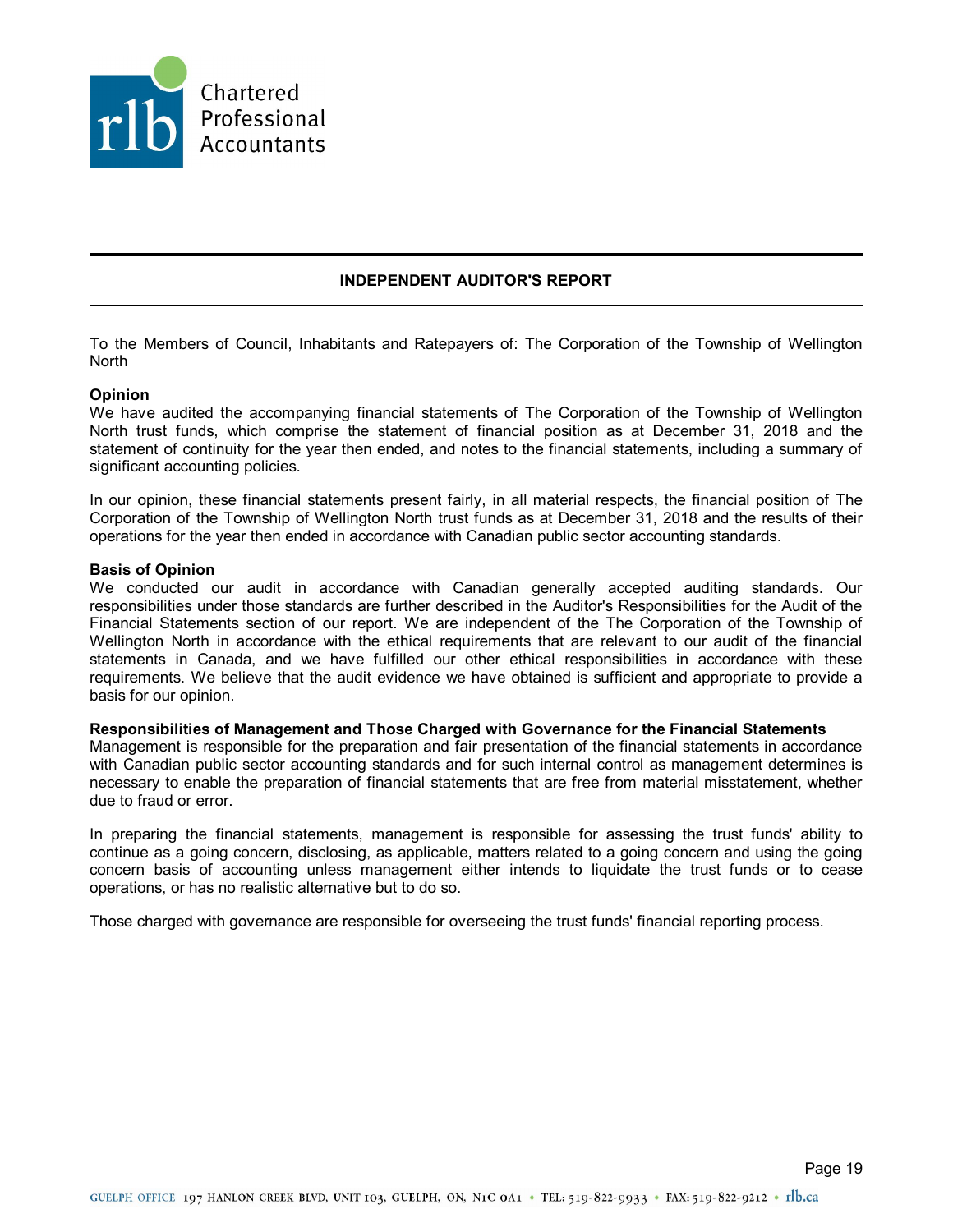#### **Auditor's Responsibilities for the Audit of the Financial Statements**

Our objectives are to obtain reasonable assurance about whether the financial statements, as a whole, are free from material misstatement, whether due to fraud or error, and to issue an auditor's report that includes our opinion. Reasonable assurance is a high level of assurance, but is not a guarantee that an audit conducted in accordance with Canadian generally accepted auditing standards will always detect a material misstatement when it exists. Misstatements can arise from fraud or error and are considered material if, individually or in the aggregate, they could reasonably be expected to influence the economic decisions of users taken on the basis of these financial statements.

A further description of the auditor's responsibilities for the audit of the financial statements is located at RLB LLP's website at: www.rlb.ca/additional-auditor-responsibilities. This description forms part of our auditor's report.

KAB LLP

Guelph, Ontario Chartered Professional Accountants June 24, 2019 Licensed Public Accountants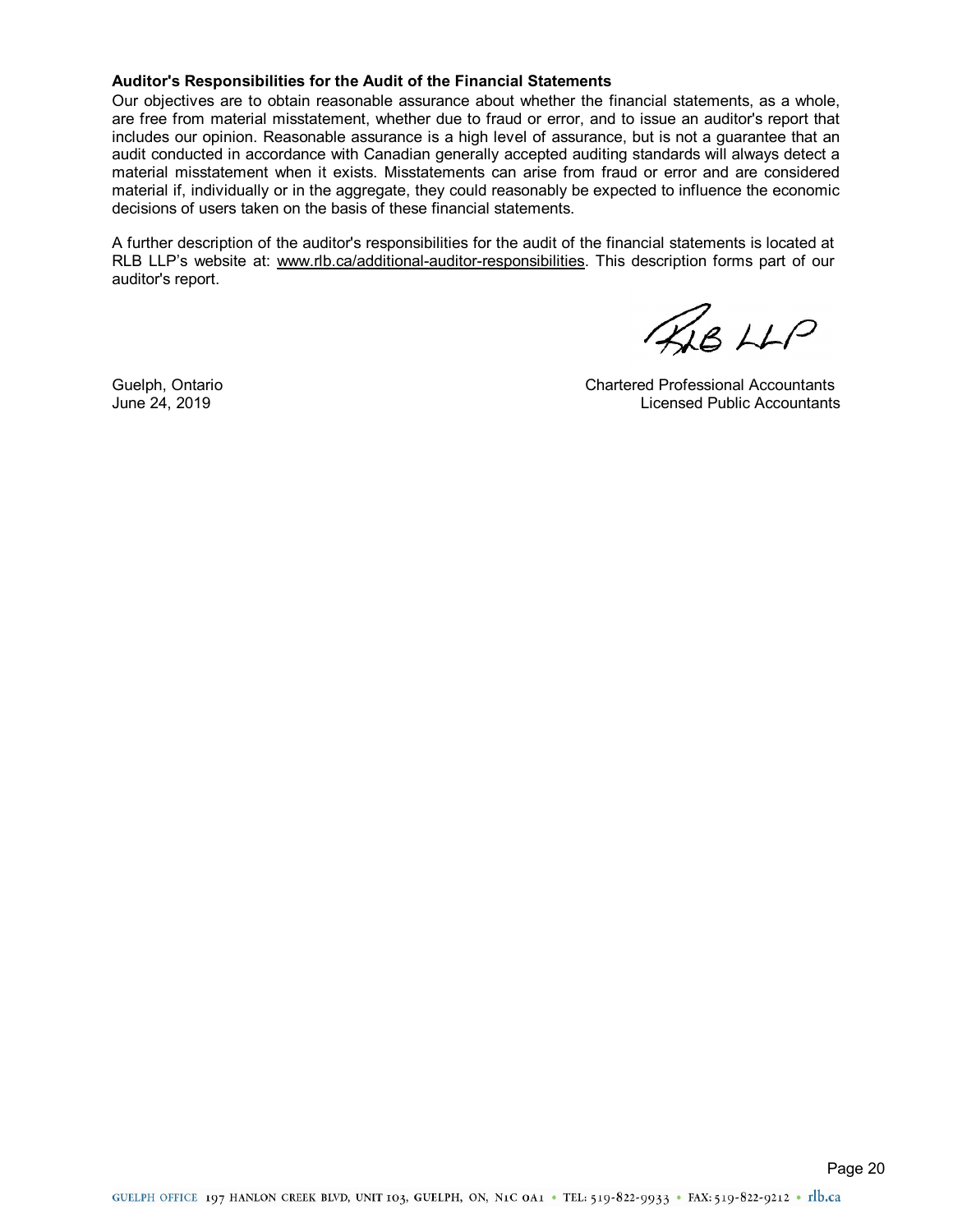## **THE CORPORATION OF THE TOWNSHIP OF WELLINGTON NORTH - TRUST FUNDS**

## **STATEMENTS OF FINANCIAL POSITION AND CONTINUITY**

## **AS AT DECEMBER 31, 2018**

|                                                                            | <b>Subdividers</b>                             | <b>Cemetery</b><br><b>Care and</b><br><b>Maintenance</b> | <b>History</b><br><b>Books</b>                  |
|----------------------------------------------------------------------------|------------------------------------------------|----------------------------------------------------------|-------------------------------------------------|
| <b>STATEMENT OF FINANCIAL POSITION</b>                                     |                                                |                                                          |                                                 |
| <b>Assets</b><br>Cash<br>Investments (note 2)<br>Due from Township         | \$<br>2,446<br>0<br>$\mathbf 0$<br>\$<br>2,446 | \$<br>284,732<br>68,140<br>805<br>\$ 353,677             | \$<br>8,166<br>0<br>$\mathbf{0}$<br>\$<br>8,166 |
| <b>Liabilities</b><br>Due to Township<br>Deferred revenue (prepaid plots)  | \$<br>0<br>$\overline{0}$<br>$\mathbf{0}$      | \$<br>9,461<br>10,350<br>19,811                          | \$<br>0<br>0<br>$\Omega$                        |
| <b>Fund balance</b>                                                        | 2,446<br>\$<br>2,446                           | 333,866<br>353,677<br>\$                                 | 8,166<br>8,166<br>\$                            |
|                                                                            |                                                |                                                          |                                                 |
| <b>STATEMENT OF CONTINUITY</b>                                             |                                                |                                                          |                                                 |
| Fund balance, beginning of year                                            | \$<br>2,406                                    | 325,456<br>\$                                            | \$<br>8,034                                     |
| <b>Receipts</b><br>Interest earned<br>Share of plot sales<br>Monument fees | 40<br>0<br>0<br>40                             | 0<br>7,310<br>1,100<br>8,410                             | 132<br>0<br>0<br>132                            |
| Fund balance, end of year                                                  | 2,446<br>\$                                    | \$<br>333,866                                            | \$<br>8,166                                     |